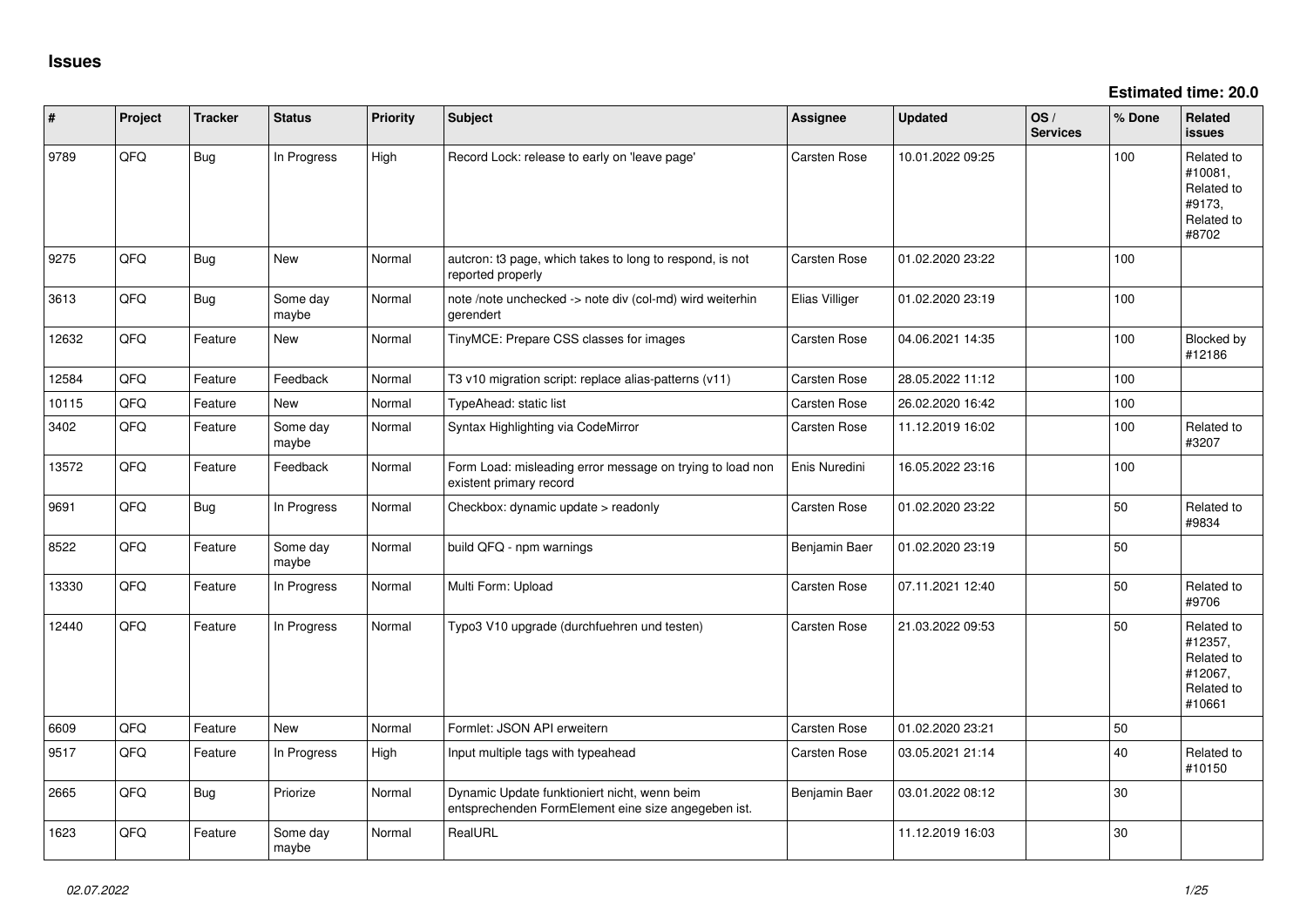| #     | Project | <b>Tracker</b> | <b>Status</b>     | <b>Priority</b> | Subject                                                                                   | Assignee      | <b>Updated</b>   | OS/<br><b>Services</b> | % Done      | Related<br>issues    |
|-------|---------|----------------|-------------------|-----------------|-------------------------------------------------------------------------------------------|---------------|------------------|------------------------|-------------|----------------------|
| 10793 | QFQ     | Feature        | In Progress       | Normal          | Update NPM Packages                                                                       | Carsten Rose  | 07.09.2021 13:25 |                        | 30          |                      |
| 14455 | QFQ     | Support        | New               | Normal          | TinyMCE: Activate save button after upload picture over<br>drag&drop                      | Enis Nuredini | 01.07.2022 08:37 |                        | $\Omega$    |                      |
| 14395 | QFQ     | Support        | New               | Normal          | FormEditor: Virtual table columns                                                         | Enis Nuredini | 21.06.2022 16:09 |                        | $\mathbf 0$ |                      |
| 11715 | QFQ     | <b>Bug</b>     | New               | Normal          | acceptZeroAsRequired and requiredOffButMark do not<br>coincide                            |               | 08.12.2020 12:13 |                        | $\Omega$    |                      |
| 11522 | QFQ     | Bug            | New               | Normal          | Aus/Einblenden von Reitern                                                                |               | 13.11.2020 14:58 |                        | $\mathbf 0$ |                      |
| 11195 | QFQ     | <b>Bug</b>     | <b>New</b>        | Low             | Dynamic Update: Note not updated if new text is empty<br>(v20.4)                          |               | 25.09.2020 11:14 |                        | $\Omega$    |                      |
| 10890 | QFQ     | <b>Bug</b>     | New               | Normal          | AutoCron hangs                                                                            |               | 20.07.2020 13:56 |                        | $\mathbf 0$ |                      |
| 10766 | QFQ     | <b>Bug</b>     | New               | High            | Radiobutton / parameter.buttonClass=btn-default: dynamic<br>update                        |               | 03.05.2021 21:12 |                        | $\mathbf 0$ | Related to<br>#11237 |
| 10759 | QFQ     | <b>Bug</b>     | New               | Normal          | emptyMeansNull - Feld falsch aktualisiert                                                 |               | 12.11.2020 23:45 |                        | $\mathbf 0$ |                      |
| 10324 | QFQ     | <b>Bug</b>     | New               | Normal          | Excel Export mit Template funktioniert nur, wenn Template<br>vor uid kommt                |               | 30.03.2020 11:20 |                        | $\Omega$    | Related to<br>#10257 |
| 9855  | QFQ     | <b>Bug</b>     | New               | Normal          | <b>Required Check</b>                                                                     |               | 01.02.2020 15:56 |                        | 0           |                      |
| 9126  | QFQ     | <b>Bug</b>     | Some day<br>maybe | Normal          | hidden Form elements are present in page source                                           |               | 02.01.2021 18:41 |                        | $\Omega$    |                      |
| 9024  | QFQ     | <b>Bug</b>     | Some day<br>maybe | Normal          | QFQ Einarbeitung                                                                          |               | 01.02.2020 15:56 |                        | $\Omega$    |                      |
| 9020  | QFQ     | <b>Bug</b>     | Some day<br>maybe | Normal          | radio mit buttonClass und dynamicUpdate lassen sich nicht<br>kombinieren                  |               | 11.12.2019 16:01 |                        | $\mathbf 0$ |                      |
| 7402  | QFQ     | <b>Bug</b>     | Some day<br>maybe | Normal          | thumbnail cache: outdated picture when permission denied<br>and permission resolved.      |               | 01.02.2020 23:20 |                        | $\mathbf 0$ |                      |
| 7281  | QFQ     | <b>Bug</b>     | Some day<br>maybe | Normal          | Subrecords: on large screen separator line too short                                      |               | 01.02.2020 23:19 |                        | $\mathbf 0$ |                      |
| 7101  | QFQ     | <b>Bug</b>     | Some day<br>maybe | Normal          | 'form' in SIP and 'report' - breaks                                                       |               | 01.02.2020 23:20 |                        | $\Omega$    |                      |
| 5877  | QFQ     | <b>Bug</b>     | Some day<br>maybe | Normal          | FE.type=note:bsColumn strange behaviour                                                   |               | 01.02.2020 23:19 |                        | $\mathbf 0$ |                      |
| 4546  | QFQ     | <b>Bug</b>     | Some day<br>maybe | Normal          | NH: SIP storage is destroyed                                                              |               | 01.02.2020 23:20 |                        | $\mathbf 0$ |                      |
| 4441  | QFQ     | <b>Bug</b>     | Some day<br>maybe | Normal          | \$ SERVER Vars sollten nur aus dem Store genommen<br>werden - Code entsprechend anpassen. |               | 11.12.2019 16:02 |                        | $\mathbf 0$ |                      |
| 4138  | QFQ     | <b>Bug</b>     | Some day<br>maybe | Normal          | _style fehlt                                                                              |               | 11.12.2019 16:03 |                        | $\mathbf 0$ |                      |
| 4122  | QFQ     | Bug            | Some day<br>maybe | Normal          | file: Render Mode hat keinen Effekt                                                       |               | 11.12.2019 16:03 |                        | 0           |                      |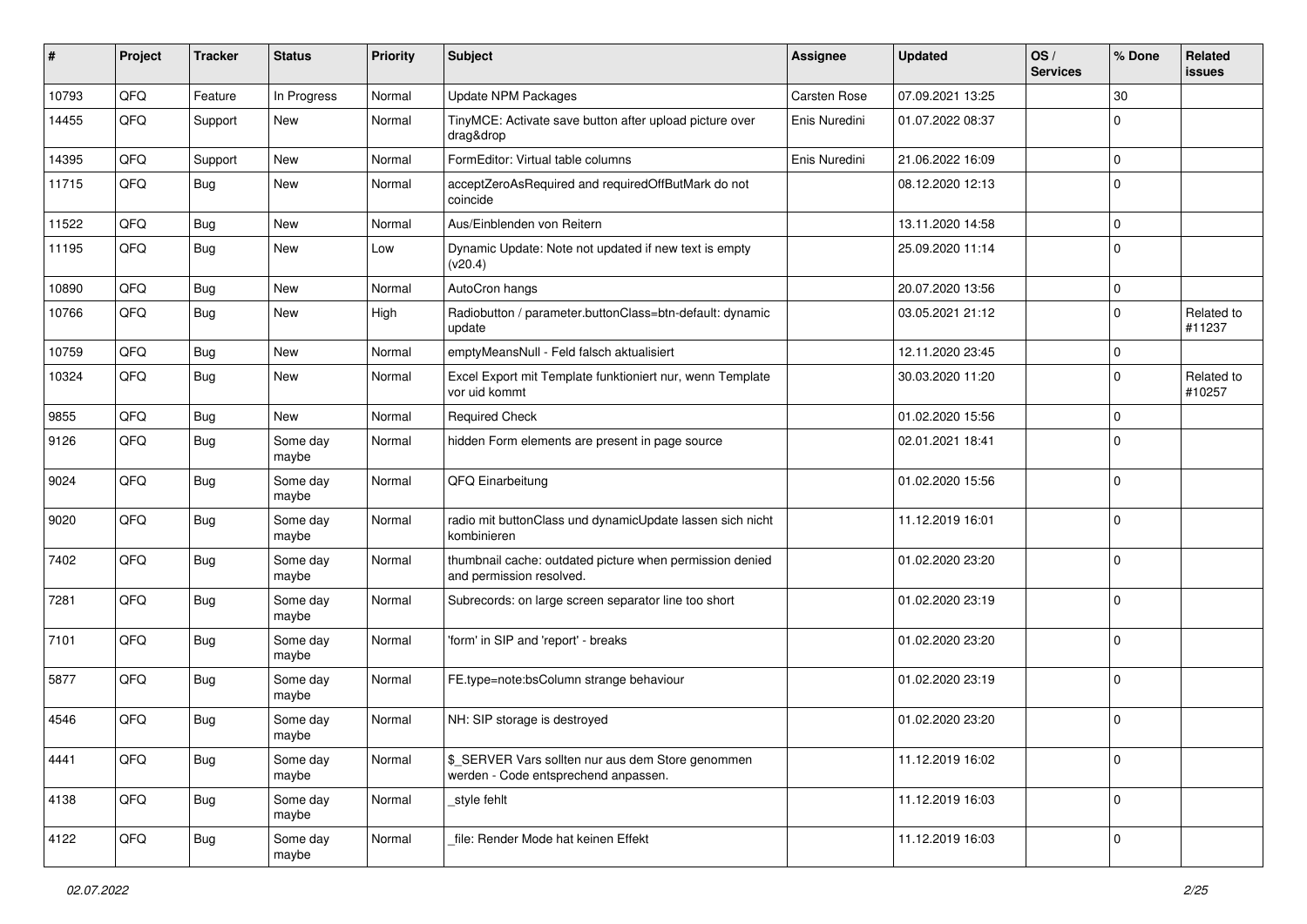| #     | <b>Project</b> | <b>Tracker</b> | <b>Status</b>     | <b>Priority</b> | <b>Subject</b>                                                                                                                                           | Assignee            | <b>Updated</b>   | OS/<br><b>Services</b> | % Done   | Related<br>issues                           |
|-------|----------------|----------------|-------------------|-----------------|----------------------------------------------------------------------------------------------------------------------------------------------------------|---------------------|------------------|------------------------|----------|---------------------------------------------|
| 13647 | QFQ            | Bug            | <b>New</b>        | Normal          | Autofocus funktioniert nicht auf Chrome                                                                                                                  | Benjamin Baer       | 19.03.2022 17:44 |                        | $\Omega$ |                                             |
| 13528 | QFQ            | <b>Bug</b>     | <b>New</b>        | Normal          | qfq.io > releases: es wird kein neues Release angelegt                                                                                                   | Benjamin Baer       | 19.03.2022 17:46 |                        | $\Omega$ |                                             |
| 11237 | QFQ            | <b>Bug</b>     | New               | High            | Radiobutton / parameter.buttonClass= btn-default - kein dirty<br>Trigger                                                                                 | Benjamin Baer       | 03.05.2021 21:12 |                        | $\Omega$ | Related to<br>#10766                        |
| 11057 | QFQ            | <b>Bug</b>     | <b>New</b>        | High            | Checkboxes ohne span.checkmark im Report werden<br>ausgeblendet                                                                                          | Benjamin Baer       | 03.05.2021 21:12 |                        | $\Omega$ | Related to<br>#11039                        |
| 9898  | QFQ            | <b>Bug</b>     | Feedback          | Normal          | Formular trotz Timeout gespeichert                                                                                                                       | Benjamin Baer       | 01.02.2020 15:56 |                        | $\Omega$ |                                             |
| 9535  | QFQ            | <b>Bug</b>     | Feedback          | Normal          | Report:  AS '_vertical' - column to wide - vertical >> rot45,<br>rot90                                                                                   | Benjamin Baer       | 01.02.2020 15:56 |                        | $\Omega$ |                                             |
| 6566  | QFQ            | <b>Bug</b>     | Priorize          | Normal          | Link Function 'delete': provided parameter missing on page<br>reload                                                                                     | Benjamin Baer       | 03.01.2022 08:08 |                        | $\Omega$ |                                             |
| 6140  | QFQ            | <b>Bug</b>     | Priorize          | Normal          | QFQ DnD Sort: Locked fields                                                                                                                              | Benjamin Baer       | 21.03.2022 09:56 |                        | 0        |                                             |
| 4457  | QFQ            | Bug            | Priorize          | Normal          | typeahead: pressing return to select an item, saves the form<br>and closes the form.                                                                     | Benjamin Baer       | 03.01.2022 08:01 |                        | $\Omega$ | Related to<br>#4398                         |
| 4454  | QFQ            | <b>Bug</b>     | Some day<br>maybe | Normal          | Required Elements: multiple elements in a row - whole row<br>marked if only one input is empty.                                                          | Benjamin Baer       | 01.02.2020 23:20 |                        | $\Omega$ |                                             |
| 4398  | QFQ            | Bug            | Some day<br>maybe | Normal          | Typeahead: mouse click in a prefilled input opens a single<br>item dropdown with the current value - click on it seems to<br>set the value, not the key. | Benjamin Baer       | 01.02.2020 23:20 |                        | $\Omega$ | Related to<br>#4457                         |
| 2063  | QFQ            | <b>Bug</b>     | Some day<br>maybe | Normal          | Pills auf 'inaktiv' setzen falls keine Element auf dem Pill<br>sichtbar sind.                                                                            | Benjamin Baer       | 11.12.2019 16:03 |                        | $\Omega$ | Related to<br>#3752                         |
| 14323 | QFQ            | <b>Bug</b>     | In Progress       | Normal          | Report: render=both single - no impact                                                                                                                   | Carsten Rose        | 19.06.2022 18:31 |                        | $\Omega$ |                                             |
| 14305 | QFQ            | Bug            | <b>New</b>        | Normal          | Inline Report editing does not create history entries                                                                                                    | Carsten Rose        | 10.06.2022 11:55 |                        | $\Omega$ |                                             |
| 14304 | QFQ            | Bug            | <b>New</b>        | Normal          | table sorter view safer does not work                                                                                                                    | <b>Carsten Rose</b> | 10.06.2022 11:49 |                        | $\Omega$ |                                             |
| 14283 | QFQ            | <b>Bug</b>     | Priorize          | Normal          | HEIC / HEIF convert doesn't trigger                                                                                                                      | <b>Carsten Rose</b> | 19.06.2022 16:37 |                        | $\Omega$ |                                             |
| 14233 | QFQ            | <b>Bug</b>     | New               | Normal          | AS link: question - HTML is not rendered                                                                                                                 | Carsten Rose        | 28.05.2022 11:02 |                        | $\Omega$ |                                             |
| 14175 | QFQ            | <b>Bug</b>     | In Progress       | Normal          | Opening a form with no QFQ Session cookie fails                                                                                                          | Carsten Rose        | 03.06.2022 10:40 |                        | $\Omega$ |                                             |
| 14091 | QFQ            | Bug            | <b>New</b>        | Normal          | inconsistent template path for twig                                                                                                                      | <b>Carsten Rose</b> | 19.04.2022 18:36 |                        | $\Omega$ |                                             |
| 14077 | QFQ            | Bug            | New               | Normal          | As _link: Attribute 'class' missing by r:1 and r:3 - but should<br>set                                                                                   | Carsten Rose        | 28.05.2022 11:02 |                        | $\Omega$ | Related to<br>#5342,<br>Related to<br>#4343 |
| 13706 | QFQ            | Bug            | <b>New</b>        | Normal          | Wrong CheckType in FieldElement LastStatus of Form Cron                                                                                                  | <b>Carsten Rose</b> | 21.01.2022 18:20 |                        | $\Omega$ |                                             |
| 13659 | QFQ            | Bug            | <b>New</b>        | Normal          | wrong sanitize class applied to R-store                                                                                                                  | Carsten Rose        | 15.01.2022 14:23 |                        | $\Omega$ |                                             |
| 13592 | QFQ            | Bug            | New               | Normal          | QFQ Build Queue: das vergeben von Tags klappt nicht. Es<br>werden keine Releases gebaut.                                                                 | Carsten Rose        | 19.03.2022 17:45 |                        | $\Omega$ |                                             |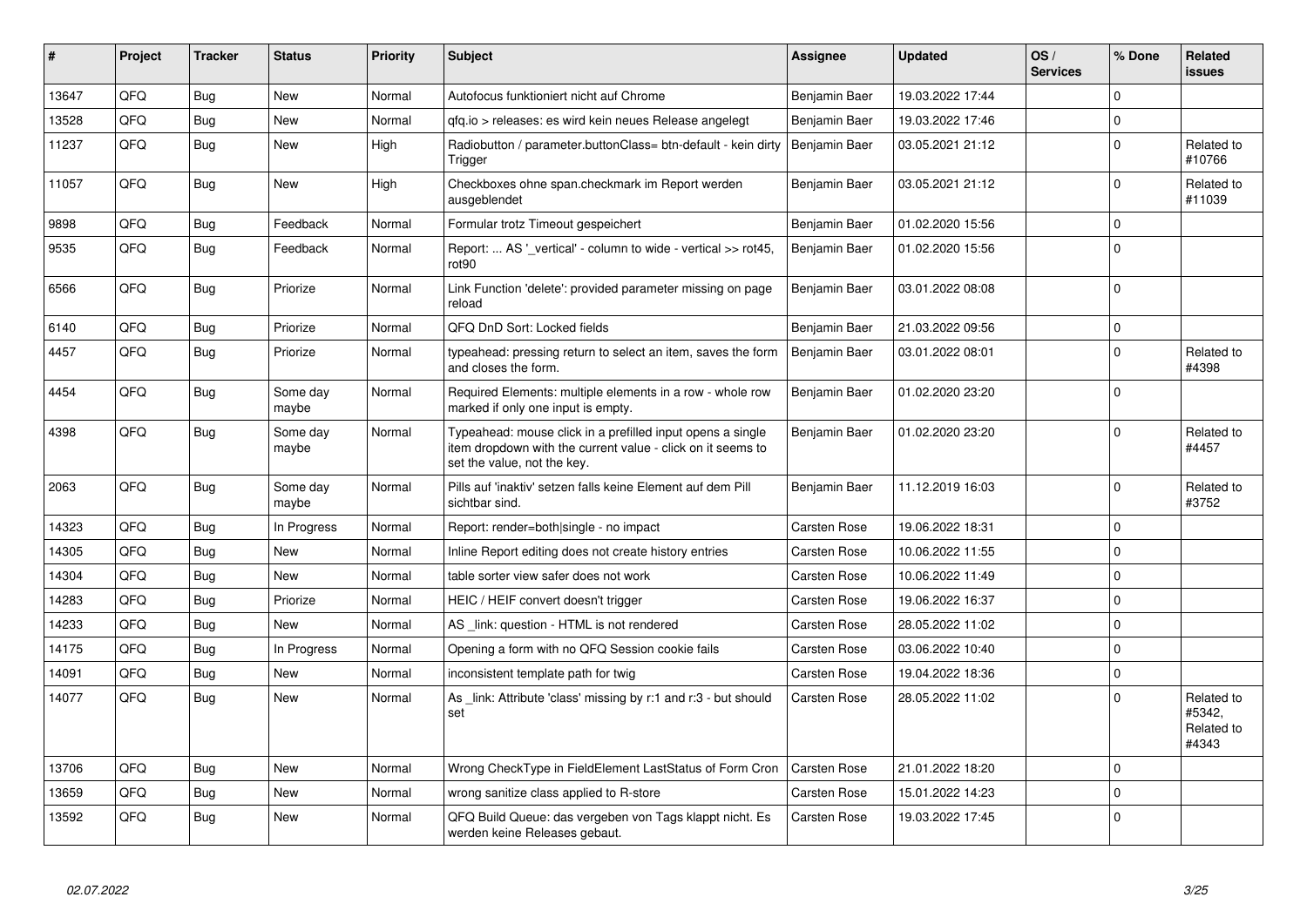| #     | Project | <b>Tracker</b> | <b>Status</b> | <b>Priority</b> | <b>Subject</b>                                                                                                                                      | Assignee            | <b>Updated</b>   | OS/<br><b>Services</b> | % Done      | Related<br><b>issues</b>                      |
|-------|---------|----------------|---------------|-----------------|-----------------------------------------------------------------------------------------------------------------------------------------------------|---------------------|------------------|------------------------|-------------|-----------------------------------------------|
| 13460 | QFQ     | Bug            | <b>New</b>    | Normal          | Doc: Password set/reset  password should not processed<br>with 'html encode'                                                                        | <b>Carsten Rose</b> | 19.03.2022 17:46 |                        | $\Omega$    |                                               |
| 13451 | QFQ     | <b>Bug</b>     | New           | Normal          | Character Counter / Max Character: Problem in Safari                                                                                                | Carsten Rose        | 15.04.2022 17:18 |                        | $\Omega$    |                                               |
| 13332 | QFQ     | Bug            | New           | Normal          | Multi Form: Required Felder werden visuell nicht markiert.                                                                                          | Carsten Rose        | 19.03.2022 17:47 |                        | $\Omega$    |                                               |
| 13331 | QFQ     | Bug            | New           | Normal          | Multi Form: Clear Icon misplaced                                                                                                                    | Carsten Rose        | 19.03.2022 17:47 |                        | $\Omega$    |                                               |
| 12974 | QFQ     | Bug            | New           | High            | Sanitize Queries in Action-Elements                                                                                                                 | Carsten Rose        | 07.12.2021 17:19 |                        | $\mathbf 0$ |                                               |
| 12716 | QFQ     | Bug            | New           | Normal          | template group: Pattern only applied to first instance                                                                                              | Carsten Rose        | 19.03.2022 17:47 |                        | 0           |                                               |
| 12714 | QFQ     | Bug            | New           | Normal          | Conversion of GIF to PDF broken when GIF contains Alpha.                                                                                            | Carsten Rose        | 19.03.2022 17:49 |                        | $\Omega$    |                                               |
| 12702 | QFQ     | Bug            | New           | High            | templateGroup: broken in multiDb Setup                                                                                                              | Carsten Rose        | 14.12.2021 16:02 |                        | $\Omega$    |                                               |
| 12670 | QFQ     | Bug            | New           | High            | Dropdown-Menu classes können nicht mehr angegeben<br>werden                                                                                         | Carsten Rose        | 07.12.2021 17:19 |                        | $\Omega$    |                                               |
| 12581 | QFQ     | Bug            | New           | Normal          | Form.forward=close: Record 'new' in new browser tab ><br>save (& close) >> Form is not reloaded with new created<br>record id and stays in mode=new | Carsten Rose        | 19.03.2022 17:48 |                        | l 0         |                                               |
| 12546 | QFQ     | Bug            | Feedback      | Normal          | Branch 'Development' - Unit Tests mit dirty workaround<br>angepasst                                                                                 | Carsten Rose        | 19.03.2022 17:48 |                        | $\Omega$    |                                               |
| 12545 | QFQ     | Bug            | New           | Urgent          | sql.log not created / updated                                                                                                                       | Carsten Rose        | 14.12.2021 16:02 |                        | l 0         |                                               |
| 12520 | QFQ     | Bug            | New           | Normal          | Switch FE User: still active even FE User session expired                                                                                           | Carsten Rose        | 19.03.2022 17:48 |                        | $\mathbf 0$ |                                               |
| 12513 | QFQ     | Bug            | New           | High            | Implement server side check of maxlength                                                                                                            | Carsten Rose        | 07.12.2021 17:19 |                        | $\Omega$    |                                               |
| 12512 | QFQ     | Bug            | New           | Normal          | Some MySQL Installation can't use 'stored procedures'                                                                                               | Carsten Rose        | 19.03.2022 17:48 |                        | $\Omega$    |                                               |
| 12468 | QFQ     | Bug            | New           | Urgent          | Form: update Form.title after save                                                                                                                  | Carsten Rose        | 03.05.2021 21:12 |                        | $\Omega$    |                                               |
| 12463 | QFQ     | <b>Bug</b>     | ToDo          | High            | QFQ Function: 'function' and 'sql' on same level - output of<br>sal is shown two times.                                                             | Carsten Rose        | 15.12.2021 16:31 |                        | $\Omega$    |                                               |
| 12395 | QFQ     | Bug            | ToDo          | High            | QFQ Function: Result two times shown                                                                                                                | Carsten Rose        | 18.02.2022 08:59 |                        | $\Omega$    |                                               |
| 12327 | QFQ     | Bug            | New           | Normal          | Copy to clipboard: Glyphicon can not be changed                                                                                                     | Carsten Rose        | 27.12.2021 17:59 |                        | $\Omega$    |                                               |
| 12325 | QFQ     | Bug            | Priorize      | Normal          | MultiDB form.dblndex not working for report syntax                                                                                                  | Carsten Rose        | 07.09.2021 13:37 |                        | $\Omega$    | Related to<br>#12145,<br>Related to<br>#12314 |
| 12187 | QFQ     | Bug            | <b>New</b>    | Normal          | Trigger FormAsFile() via Report: probably problem with multi   Carsten Rose<br>DB setup                                                             |                     | 20.03.2021 21:20 |                        | $\Omega$    |                                               |
| 12133 | QFQ     | Bug            | New           | Normal          | NPM, phpSpreadSheet aktualisieren                                                                                                                   | Carsten Rose        | 15.03.2021 09:04 |                        | 0           |                                               |
| 12045 | QFQ     | <b>Bug</b>     | New           | Normal          | templateGroup afterSave FE: Aufruf ohne<br>sqlHonorFormElements funktioniert nicht                                                                  | Carsten Rose        | 18.02.2021 16:33 |                        | $\mathbf 0$ |                                               |
| 12040 | QFQ     | <b>Bug</b>     | New           | Normal          | FE Mode 'hidden' für zwei FEs auf einer Zeile                                                                                                       | Carsten Rose        | 18.02.2021 10:13 |                        | $\mathbf 0$ |                                               |
| 11752 | QFQ     | Bug            | New           | Normal          | checkbox renders multiple input elements with same name                                                                                             | <b>Carsten Rose</b> | 17.12.2020 14:58 |                        | $\mathbf 0$ | Related to<br>#11750                          |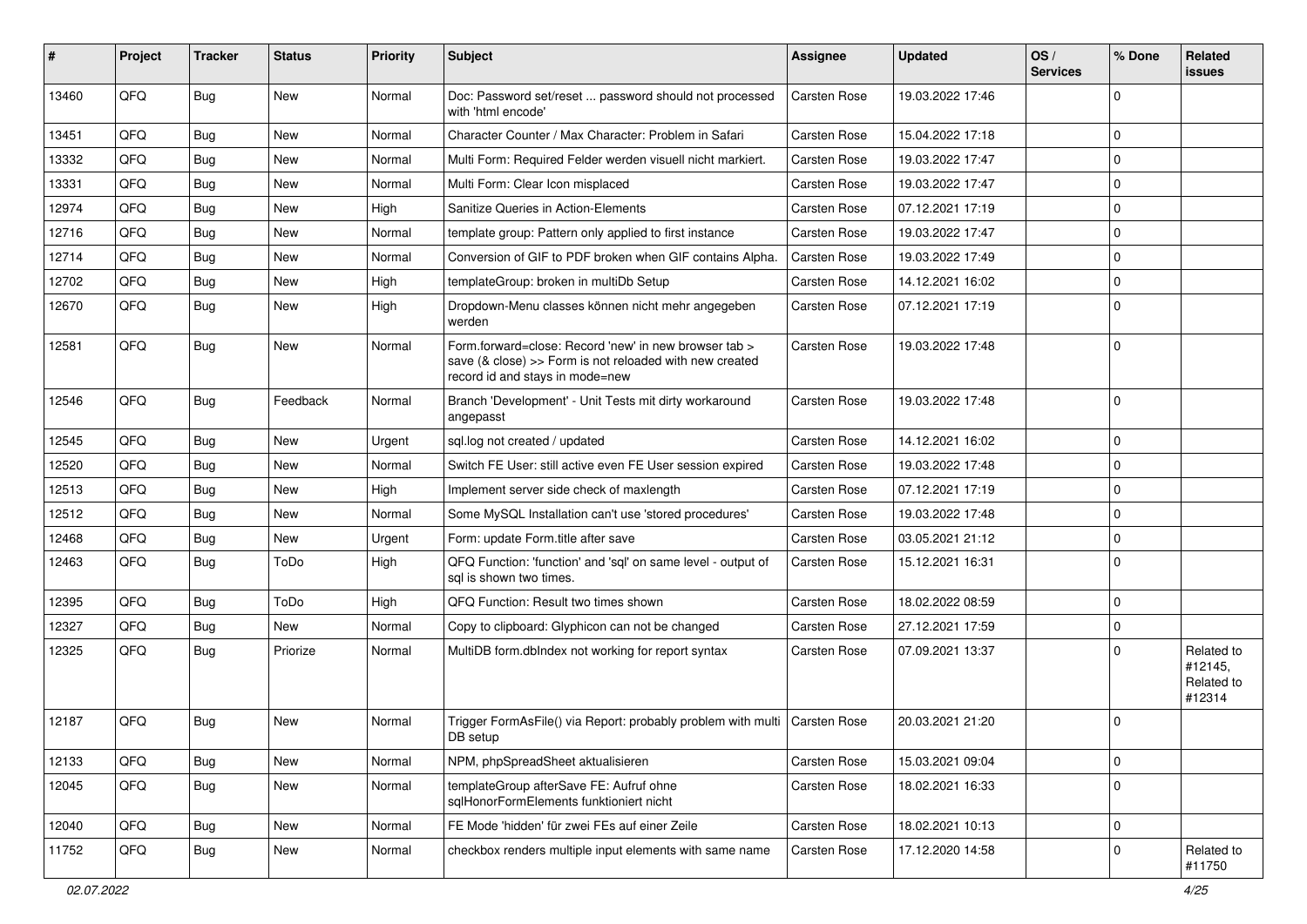| $\vert$ # | Project | <b>Tracker</b> | <b>Status</b> | <b>Priority</b> | <b>Subject</b>                                                                      | <b>Assignee</b> | <b>Updated</b>   | OS/<br><b>Services</b> | % Done      | Related<br><b>issues</b>                                                                                                       |
|-----------|---------|----------------|---------------|-----------------|-------------------------------------------------------------------------------------|-----------------|------------------|------------------------|-------------|--------------------------------------------------------------------------------------------------------------------------------|
| 11695     | QFQ     | <b>Bug</b>     | New           | Normal          | MultiForm required FE Error                                                         | Carsten Rose    | 04.12.2020 13:34 |                        | $\Omega$    |                                                                                                                                |
| 11668     | QFQ     | <b>Bug</b>     | New           | Normal          | Play function.sql - problem with mysql                                              | Carsten Rose    | 03.05.2021 20:48 |                        | $\mathbf 0$ |                                                                                                                                |
| 11667     | QFQ     | <b>Bug</b>     | New           | Normal          | MySQL mariadb-server-10.3: Incorrect datetime value                                 | Carsten Rose    | 03.05.2021 20:48 |                        | $\mathbf 0$ |                                                                                                                                |
| 11517     | QFQ     | <b>Bug</b>     | In Progress   | Normal          | extraButtonInfo Broken for multiple FormElements                                    | Carsten Rose    | 12.05.2022 13:12 |                        | $\mathbf 0$ | Related to<br>#7890,<br>Related to<br>#3811, Has<br>duplicate<br>#10905, Has<br>duplicate<br>#10553, Has<br>duplicate<br>#6779 |
| 11239     | QFQ     | <b>Bug</b>     | New           | Normal          | Radiobutton (plain): horizontales Rendern abhängig vom<br>Datentyp in der Datenbank | Carsten Rose    | 30.09.2020 18:37 |                        | $\Omega$    |                                                                                                                                |
| 10937     | QFQ     | Bug            | New           | Normal          | Fehler mit abhängigen Select- Feldern beim Positionieren                            | Carsten Rose    | 12.11.2020 23:45 |                        | $\mathbf 0$ |                                                                                                                                |
| 10704     | QFQ     | Bug            | New           | Normal          | wkhtml problem rendering fullCalendar.js / fabric.js >><br>successor: puppeteer     | Carsten Rose    | 12.11.2020 23:45 |                        | $\mathbf 0$ | Related to<br>#5024,<br>Related to<br>#4650,<br>Related to<br>#10715                                                           |
| 10661     | QFQ     | <b>Bug</b>     | In Progress   | Normal          | Typo3 Warnungen                                                                     | Carsten Rose    | 07.09.2021 13:23 |                        | $\mathbf 0$ | Related to<br>#12440                                                                                                           |
| 10658     | QFQ     | <b>Bug</b>     | New           | Normal          | processReadOnly broken                                                              | Carsten Rose    | 27.05.2020 17:55 |                        | $\mathbf 0$ |                                                                                                                                |
| 10640     | QFQ     | <b>Bug</b>     | New           | High            | TypeAhead Tag: FE editierbar trotz readOnly                                         | Carsten Rose    | 03.05.2021 21:12 |                        | $\mathbf 0$ | Related to<br>#7795                                                                                                            |
| 10588     | QFQ     | <b>Bug</b>     | New           | Normal          | typeahed Tag: Doku anpassen                                                         | Carsten Rose    | 12.11.2020 23:45 |                        | $\mathbf 0$ |                                                                                                                                |
| 10508     | QFQ     | <b>Bug</b>     | New           | High            | Multi Form broken on Multi DB Instance                                              | Carsten Rose    | 03.05.2021 21:12 |                        | $\mathbf 0$ |                                                                                                                                |
| 10506     | QFQ     | Bug            | New           | High            | Template Group broken on MultiDB instance                                           | Carsten Rose    | 03.05.2021 21:12 |                        | $\mathbf 0$ | Related to<br>#10505                                                                                                           |
| 10322     | QFQ     | <b>Bug</b>     | New           | Normal          | FormElement / Radio: missing column 'enum' >> FE not<br>reported                    | Carsten Rose    | 07.05.2020 09:37 |                        | $\mathbf 0$ |                                                                                                                                |
| 10082     | QFQ     | <b>Bug</b>     | New           | Normal          | FE.type=SELECT - 'sanatize' Class                                                   | Carsten Rose    | 07.05.2020 09:36 |                        | $\mathbf 0$ | Related to<br>#10081                                                                                                           |
| 10081     | QFQ     | <b>Bug</b>     | New           | High            | Stale record lock after 'forbidden' character                                       | Carsten Rose    | 03.05.2021 21:12 |                        | $\Omega$    | Related to<br>#10082,<br>Related to<br>#9789                                                                                   |
| 9975      | QFQ     | <b>Bug</b>     | Priorize      | Normal          | Dropdown Menu: 'r:3' broken                                                         | Carsten Rose    | 01.02.2020 10:13 |                        | $\mathbf 0$ |                                                                                                                                |
| 9958      | QFQ     | Bug            | Priorize      | Normal          | Broken subrecord query: no error message                                            | Carsten Rose    | 05.02.2021 15:15 |                        | $\mathbf 0$ |                                                                                                                                |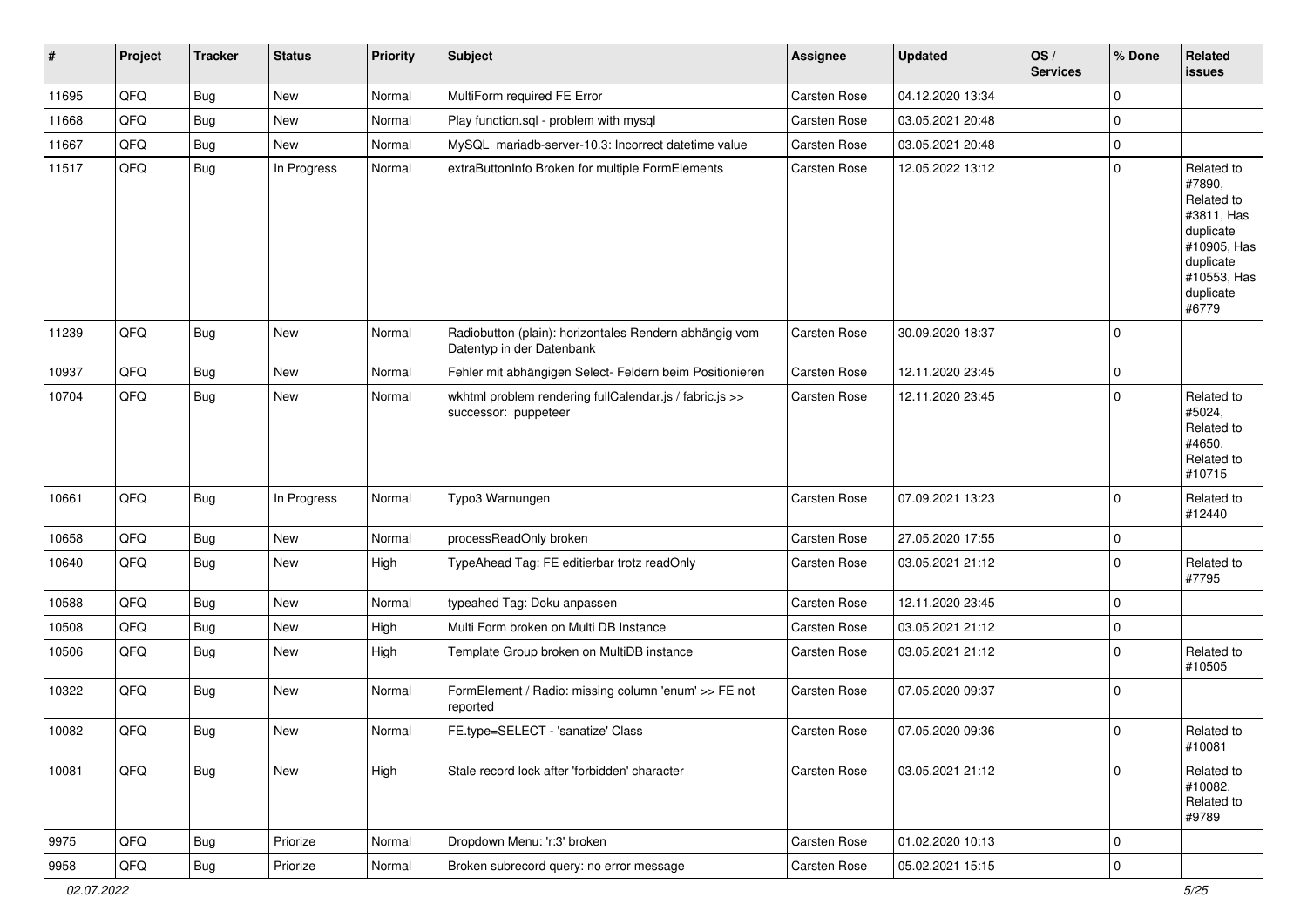| #    | Project | <b>Tracker</b> | <b>Status</b>     | <b>Priority</b> | <b>Subject</b>                                                                                           | Assignee            | <b>Updated</b>   | OS/<br><b>Services</b> | % Done      | Related<br>issues                                                       |
|------|---------|----------------|-------------------|-----------------|----------------------------------------------------------------------------------------------------------|---------------------|------------------|------------------------|-------------|-------------------------------------------------------------------------|
| 9947 | QFQ     | <b>Bug</b>     | Priorize          | Normal          | Unwanted error message if missing 'typeAheadSqlPrefetch'                                                 | Carsten Rose        | 01.02.2020 10:13 |                        | $\Omega$    |                                                                         |
| 9862 | QFQ     | <b>Bug</b>     | Priorize          | Normal          | Failed writing to sql mail qfq.log should throw an exception                                             | Carsten Rose        | 01.02.2020 10:13 |                        | $\Omega$    |                                                                         |
| 9834 | QFQ     | Bug            | Priorize          | Normal          | Input elements with tag 'disabled' are missing on<br>form-submit: server option 'processReadOnly' broken | Carsten Rose        | 07.12.2021 16:43 |                        | $\Omega$    | Related to<br>#9691,<br>Related to<br>#5305, Has<br>duplicate<br>#12331 |
| 9783 | QFQ     | Bug            | <b>New</b>        | Normal          | Email with special characters                                                                            | <b>Carsten Rose</b> | 01.02.2020 23:22 |                        | $\Omega$    |                                                                         |
| 9773 | QFQ     | <b>Bug</b>     | <b>New</b>        | Normal          | form.parameter.formModeGlobal=requiredOff                                                                | Carsten Rose        | 01.02.2020 15:56 |                        | $\Omega$    |                                                                         |
| 9669 | QFQ     | <b>Bug</b>     | Some day<br>maybe | Normal          | Checkbox / Template Group: radio/checkbox visible broken<br>after 'add'                                  | Carsten Rose        | 16.06.2021 13:47 |                        | $\Omega$    | Related to<br>#8091                                                     |
| 9534 | QFQ     | <b>Bug</b>     | Priorize          | Urgent          | FE.type=upload: 'Unknown Mode: ID"                                                                       | Carsten Rose        | 03.05.2021 21:14 |                        | $\Omega$    | Related to<br>#9532                                                     |
| 9533 | QFQ     | <b>Bug</b>     | <b>New</b>        | Normal          | FE.type=upload: Check in 'beforeSave' if upload is given                                                 | Carsten Rose        | 01.02.2020 23:22 |                        | $\Omega$    | Related to<br>#11523                                                    |
| 9531 | QFQ     | <b>Bug</b>     | <b>New</b>        | High            | FE File: Dynamic Update / modeSql / required detected<br>even it not set                                 | Carsten Rose        | 11.06.2021 20:32 |                        | $\Omega$    | Related to<br>#12398                                                    |
| 9347 | QFQ     | <b>Bug</b>     | <b>New</b>        | High            | FE.type=upload with dynamic show/hidden: required not<br>detected                                        | Carsten Rose        | 12.06.2021 10:40 |                        | $\Omega$    | Related to<br>#5305,<br>Related to<br>#12398                            |
| 9317 | QFQ     | <b>Bug</b>     | <b>New</b>        | Normal          | FE.type=note: with dynamic show/hidden an empty label<br>causes trouble                                  | Carsten Rose        | 01.02.2020 23:22 |                        | $\Omega$    |                                                                         |
| 9281 | QFQ     | <b>Bug</b>     | Some day<br>maybe | Normal          | Allow STRICT TRANS TABLES                                                                                | Carsten Rose        | 02.01.2021 18:43 |                        | $\Omega$    |                                                                         |
| 9177 | QFQ     | <b>Bug</b>     | <b>New</b>        | Normal          | Bug? QFQ tries to save an action FE, which has real<br>existing column name                              | Carsten Rose        | 01.02.2020 23:22 |                        | $\Omega$    |                                                                         |
| 9173 | QFQ     | Bug            | Priorize          | Urgent          | Stale Record Lock: Firefox                                                                               | Carsten Rose        | 03.05.2021 21:14 |                        | $\Omega$    | Related to<br>#9789                                                     |
| 9127 | QFQ     | <b>Bug</b>     | New               | Normal          | Error Message: change 'roll over' color - text not readable                                              | Carsten Rose        | 01.02.2020 23:22 |                        | $\mathbf 0$ |                                                                         |
| 9121 | QFQ     | <b>Bug</b>     | Priorize          | High            | sip links have r and __dbIndexData set                                                                   | Carsten Rose        | 12.06.2021 10:41 |                        | $\Omega$    |                                                                         |
| 9077 | QFQ     | Bug            | <b>New</b>        | Normal          | typeAheadSql: report broken SQL                                                                          | Carsten Rose        | 29.06.2022 22:35 |                        | $\Omega$    | Related to<br>#4018                                                     |
| 9013 | QFQ     | <b>Bug</b>     | <b>New</b>        | Normal          | Error in Twig template not handled                                                                       | Carsten Rose        | 20.10.2021 13:43 |                        | $\Omega$    |                                                                         |
| 8668 | QFQ     | <b>Bug</b>     | New               | High            | Pill disabled: dyamic mode 'hidden' not respected - FE is still<br>required                              | <b>Carsten Rose</b> | 03.05.2021 21:14 |                        | $\Omega$    |                                                                         |
| 8431 | QFQ     | <b>Bug</b>     | <b>New</b>        | High            | autocron.php with wrong path                                                                             | <b>Carsten Rose</b> | 03.05.2021 21:14 |                        | $\Omega$    |                                                                         |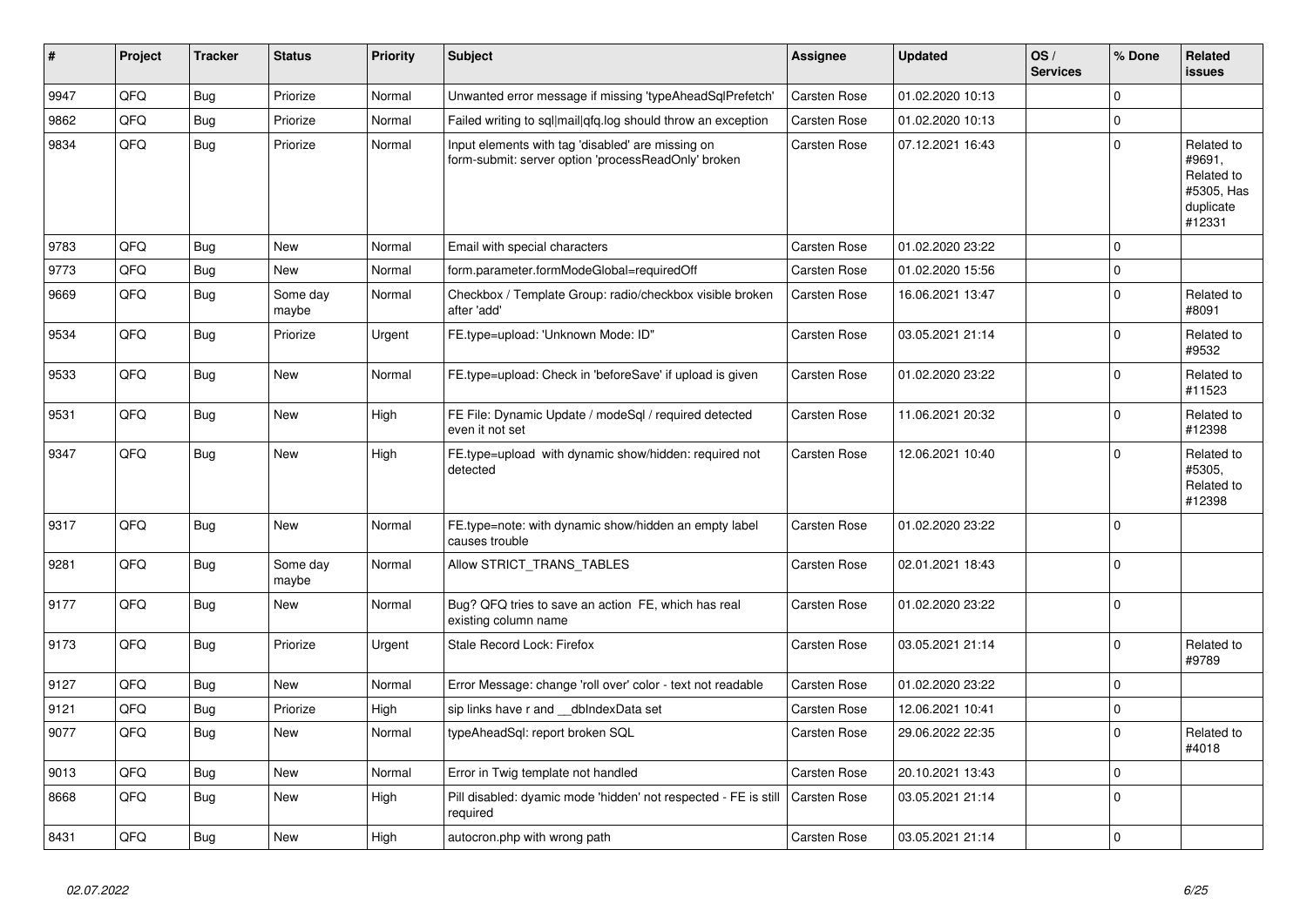| #    | Project | <b>Tracker</b> | <b>Status</b>     | <b>Priority</b> | <b>Subject</b>                                                                                        | Assignee            | <b>Updated</b>   | OS/<br><b>Services</b> | % Done      | <b>Related</b><br>issues  |
|------|---------|----------------|-------------------|-----------------|-------------------------------------------------------------------------------------------------------|---------------------|------------------|------------------------|-------------|---------------------------|
| 8106 | QFQ     | <b>Bug</b>     | Some day<br>maybe | Normal          | Dynamic Update: Feld kann nicht auf empty zurückgesetzt<br>werden                                     | Carsten Rose        | 11.12.2019 16:01 |                        | $\Omega$    |                           |
| 8083 | QFQ     | <b>Bug</b>     | <b>New</b>        | High            | FormEditor: primary table list does not respect<br>'indexDb={{indexData:Y}}'                          | <b>Carsten Rose</b> | 03.05.2021 21:14 |                        | $\Omega$    | Has<br>duplicate<br>#6678 |
| 8049 | QFQ     | <b>Bug</b>     | <b>New</b>        | Normal          | FE.type=note, column 'value': text moves some pixel to top<br>after save                              | Carsten Rose        | 01.02.2020 23:22 |                        | $\Omega$    |                           |
| 8037 | QFQ     | Bug            | Priorize          | Normal          | FE.type=upload (advanced mode): {{slaveld:V}} missing<br>during dynamic update                        | Carsten Rose        | 01.02.2020 10:13 |                        | $\Omega$    |                           |
| 7899 | QFQ     | <b>Bug</b>     | <b>New</b>        | High            | Fe.type=password / retype / required: always complain<br>about missing value                          | Carsten Rose        | 03.05.2021 21:14 |                        | $\Omega$    |                           |
| 7890 | QFQ     | <b>Bug</b>     | <b>New</b>        | Normal          | FormElement 'required': extraButtonInfo not aligned                                                   | Carsten Rose        | 11.06.2021 21:17 |                        | $\Omega$    | Related to<br>#11517      |
| 7795 | QFQ     | <b>Bug</b>     | New               | Normal          | Readonly Form: Typeahead-Felder                                                                       | Carsten Rose        | 01.02.2020 23:22 |                        | $\Omega$    | Related to<br>#10640      |
| 7685 | QFQ     | Bug            | <b>New</b>        | Normal          | Open FormElement from QFQ error message and save<br>modified record: error about missing {{formId:F}} | Carsten Rose        | 01.02.2020 23:22 |                        | $\Omega$    |                           |
| 7656 | QFQ     | Bug            | Priorize          | Normal          | FE with required, 'pattern' and 'extraButtonLock': always<br>complain about missing value             | Carsten Rose        | 01.02.2020 10:13 |                        | $\Omega$    |                           |
| 7650 | QFQ     | <b>Bug</b>     | <b>New</b>        | High            | Optional do not show 'required' sign on FormElement                                                   | <b>Carsten Rose</b> | 03.05.2021 21:14 |                        | $\Omega$    |                           |
| 7616 | QFQ     | Bug            | Priorize          | Normal          | Selectlist with Enum & Dynamic Update                                                                 | Carsten Rose        | 01.02.2020 10:13 |                        | $\Omega$    |                           |
| 7574 | QFQ     | <b>Bug</b>     | <b>New</b>        | Normal          | Substitute error: form element not reported / dont parse<br>Form.note                                 | Carsten Rose        | 01.02.2020 23:21 |                        | $\Omega$    |                           |
| 7547 | QFQ     | Bug            | New               | Normal          | Error Message in afterSave: wrong parameter column<br>reported                                        | Carsten Rose        | 01.02.2020 23:22 |                        | $\Omega$    |                           |
| 7524 | QFQ     | Bug            | <b>New</b>        | Normal          | QFQ throws a 'General Error' if 'fileadmin/protected/log/' is<br>not writeable                        | Carsten Rose        | 01.02.2020 23:22 |                        | $\Omega$    |                           |
| 7513 | QFQ     | Bug            | <b>New</b>        | Normal          | Radios not correct aligned                                                                            | Carsten Rose        | 01.02.2020 23:22 |                        | 0           |                           |
| 7512 | QFQ     | <b>Bug</b>     | New               | Normal          | FE: inputType=number >> 'pattern' is not respected                                                    | Carsten Rose        | 01.02.2020 23:22 |                        | $\mathbf 0$ |                           |
| 7456 | QFQ     | <b>Bug</b>     | Some day<br>maybe | Low             | Todos in Code: solve or make ticket                                                                   | Carsten Rose        | 16.09.2021 15:10 |                        | $\Omega$    |                           |
| 7261 | QFQ     | Bug            | New               | Normal          | Report pathFilename for user without path, only the filename                                          | Carsten Rose        | 01.02.2020 23:21 |                        | $\Omega$    |                           |
| 7219 | QFQ     | <b>Bug</b>     | New               | Normal          | typeSheadSql / typeAheadSqlPrefetch: change to curly<br>braces                                        | Carsten Rose        | 01.02.2020 23:21 |                        | $\Omega$    |                           |
| 7014 | QFQ     | <b>Bug</b>     | New               | Normal          | Sending invalid emails succeeds when<br>debug.redirectAllMailTo is set                                | Carsten Rose        | 01.02.2020 23:21 |                        | $\Omega$    |                           |
| 7002 | QFQ     | Bug            | New               | Normal          | Dynamic Update: row does not disappear / appear                                                       | Carsten Rose        | 01.02.2020 23:22 |                        | $\Omega$    |                           |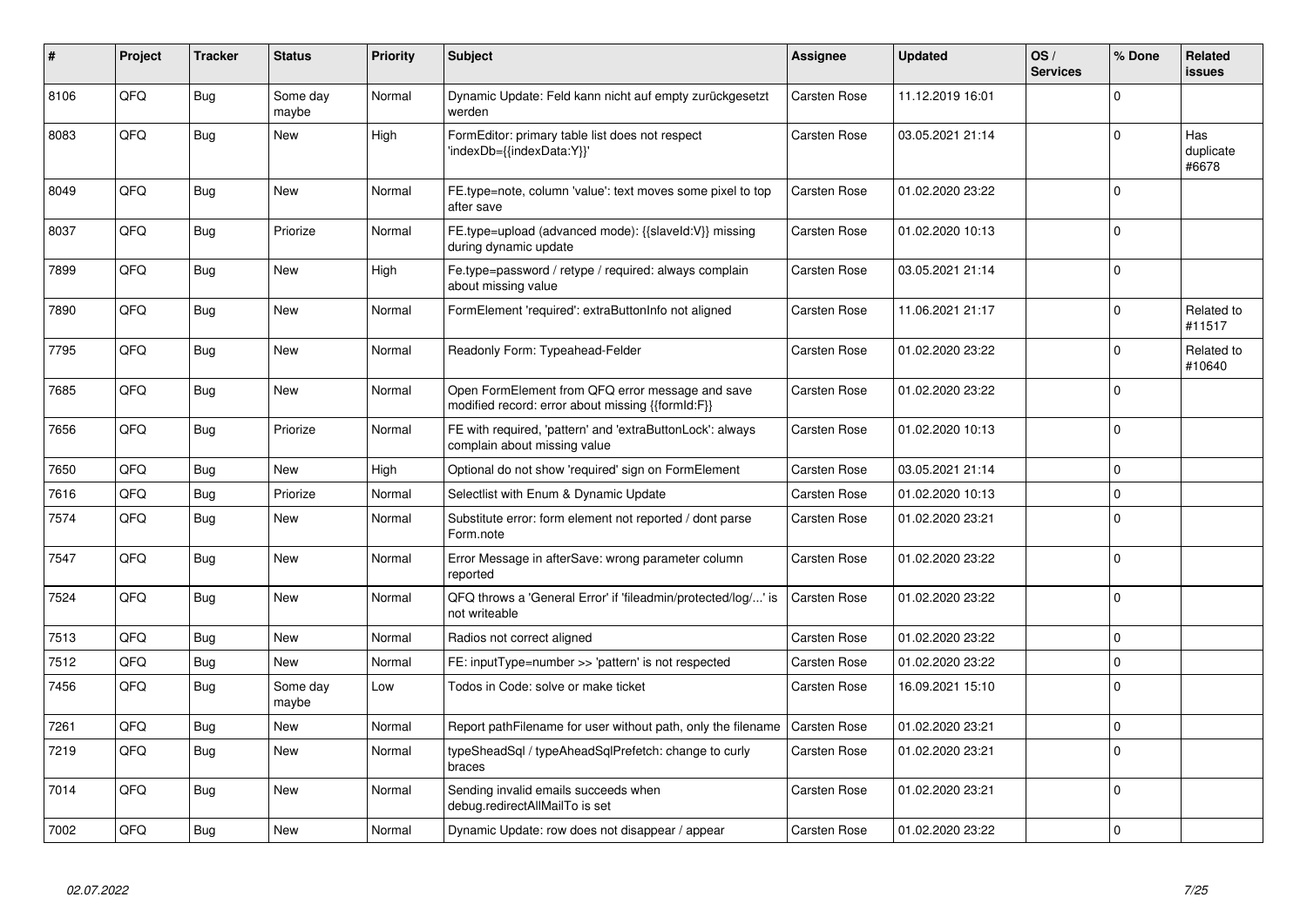| #    | Project | <b>Tracker</b> | <b>Status</b>     | <b>Priority</b> | Subject                                                                                                              | Assignee     | <b>Updated</b>   | OS/<br><b>Services</b> | % Done      | Related<br>issues                              |
|------|---------|----------------|-------------------|-----------------|----------------------------------------------------------------------------------------------------------------------|--------------|------------------|------------------------|-------------|------------------------------------------------|
| 6912 | QFQ     | Bug            | New               | Normal          | error Message Var 'deadline' already set in SIP - in Form<br>with FE.value={{deadline:R:::{{deadlinePeriod:Y}}}}     | Carsten Rose | 01.02.2020 23:21 |                        | $\Omega$    |                                                |
| 6677 | QFQ     | Bug            | <b>New</b>        | Normal          | Error message FE Action Element: no/wrong FE reference<br>who cause the problem.                                     | Carsten Rose | 01.02.2020 23:21 |                        | $\Omega$    |                                                |
| 6574 | QFQ     | Bug            | Priorize          | Normal          | qfq.log: Fehlermeldung wurde angezeigt, aber nicht geloggt                                                           | Carsten Rose | 01.02.2020 10:13 |                        | $\Omega$    |                                                |
| 6483 | QFQ     | Bug            | New               | Normal          | R Store funktioniert nicht bei 'Report Notation' im FE                                                               | Carsten Rose | 01.02.2020 23:21 |                        | $\Omega$    |                                                |
| 6462 | QFQ     | <b>Bug</b>     | New               | Normal          | File Upload: Nutzlose Fehlermeldung wenn Datei zu gross                                                              | Carsten Rose | 01.02.2020 23:21 |                        | $\Omega$    | Related to<br>#6139                            |
| 6116 | QFQ     | <b>Bug</b>     | Priorize          | High            | value of checkbox not saved                                                                                          | Carsten Rose | 07.12.2021 17:19 |                        | $\Omega$    |                                                |
| 5991 | QFQ     | <b>Bug</b>     | Some day<br>maybe | Normal          | URLs with ' ' or long parameter are problematic                                                                      | Carsten Rose | 01.02.2020 23:19 |                        | $\Omega$    |                                                |
| 5768 | QFQ     | Bug            | Some day<br>maybe | Normal          | '{{pageLanguage:T}}' missing if QFQ is called via api                                                                | Carsten Rose | 01.02.2020 23:19 |                        | $\Omega$    |                                                |
| 5706 | QFQ     | Bug            | Some day<br>maybe | Normal          | upload: fileDestination needs to be sanatized                                                                        | Carsten Rose | 01.02.2020 23:19 |                        | $\Omega$    |                                                |
| 5576 | QFQ     | Bug            | New               | Normal          | Using MySQL 'DROP' requires privilege - wich is not really<br>necessary.                                             | Carsten Rose | 01.02.2020 23:21 |                        | $\Omega$    |                                                |
| 5559 | QFQ     | Bug            | <b>New</b>        | Normal          | FE.type = Upload: 'accept' might contain variables                                                                   | Carsten Rose | 11.05.2020 21:23 |                        | 0           |                                                |
| 5557 | QFQ     | <b>Bug</b>     | Some day<br>maybe | Normal          | Form load: STORE RECORD filled, but should be empty                                                                  | Carsten Rose | 01.02.2020 23:19 |                        | $\Omega$    |                                                |
| 5459 | QFQ     | Bug            | New               | High            | Multi DB: spread system tables between 'QFQ' and<br>'Data'-DB                                                        | Carsten Rose | 03.05.2021 21:14 |                        | $\Omega$    | Related to<br>#4720                            |
| 5305 | QFQ     | Bug            | New               | Normal          | Upload FormElement: nicht disabled by readonly Form                                                                  | Carsten Rose | 16.06.2021 13:43 |                        | $\Omega$    | Related to<br>#9347,<br>Related to<br>#9834    |
| 5221 | QFQ     | Bug            | New               | High            | Download Dialog: Bleibt stehen in FF wenn Datei<br>automatisch gespeichert wird.                                     | Carsten Rose | 03.05.2021 21:14 |                        | $\Omega$    |                                                |
| 5021 | QFQ     | Bug            | Some day<br>maybe | Normal          | FE.typ=extra - during save displays error 'datum2' already<br>filled in STORE_SIP - the value is stored nevertheless | Carsten Rose | 01.02.2020 23:19 |                        | $\Omega$    | Related to<br>#3875                            |
| 4771 | QFQ     | Bug            | Some day<br>maybe | Normal          | gfg: select-down-values empty after save (edit-form for<br>program administrators)                                   | Carsten Rose | 01.02.2020 23:20 |                        | $\Omega$    | Related to<br>#4549, Has<br>duplicate<br>#4282 |
| 4756 | QFQ     | <b>Bug</b>     | New               | Normal          | Form dirty even nothing changes                                                                                      | Carsten Rose | 11.12.2019 16:16 |                        | $\mathbf 0$ |                                                |
| 4659 | QFQ     | <b>Bug</b>     | Some day<br>maybe | Normal          | infoButtonExtra                                                                                                      | Carsten Rose | 01.02.2020 23:20 |                        | $\Omega$    |                                                |
| 4651 | QFQ     | Bug            | Some day<br>maybe | Normal          | "Loading document" Modal wird angezeigt bei uzhcd type=2<br>Ansicht                                                  | Carsten Rose | 01.02.2020 23:20 |                        | 0           |                                                |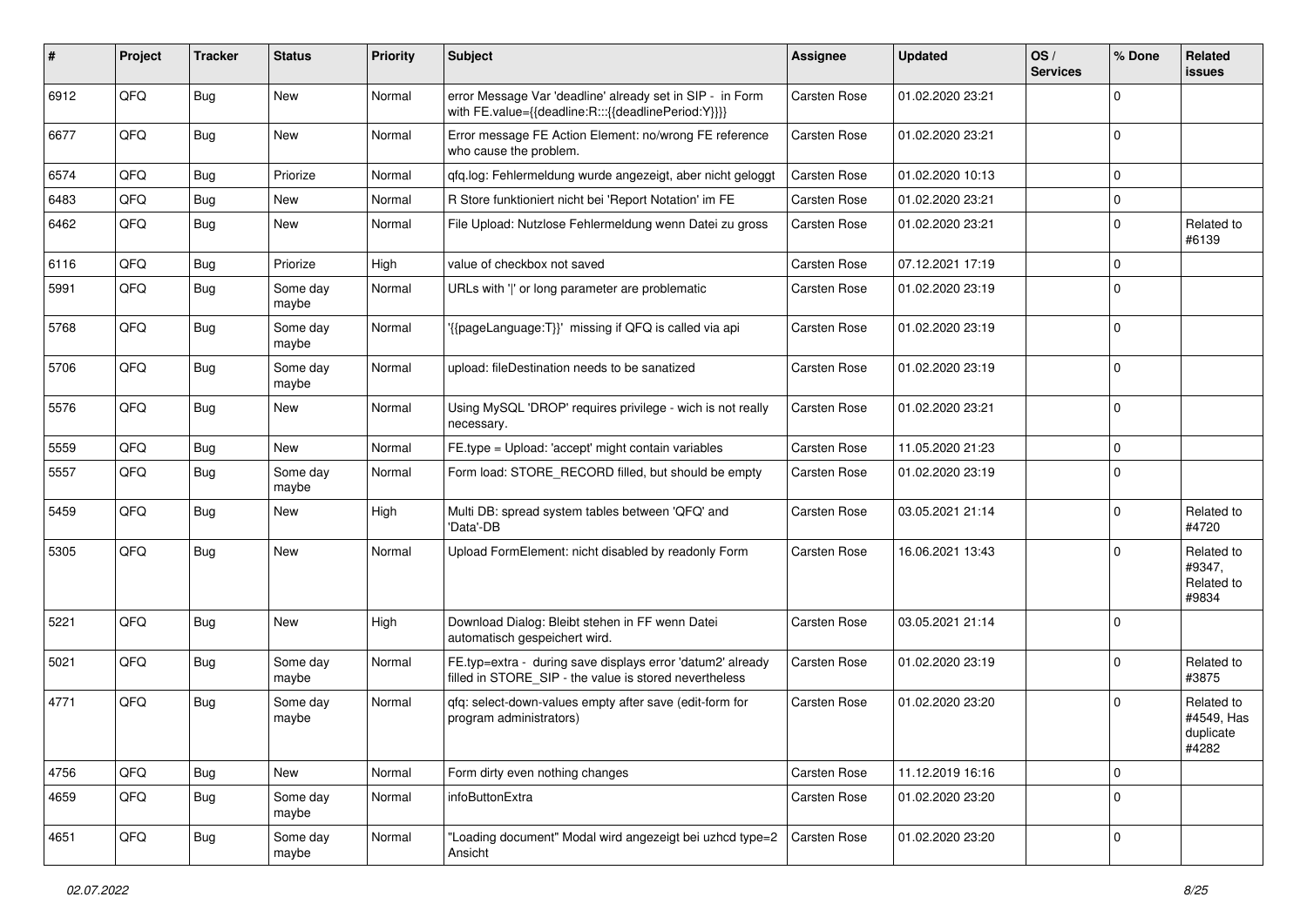| #    | Project | <b>Tracker</b> | <b>Status</b>     | <b>Priority</b> | <b>Subject</b>                                                                                                                | Assignee            | <b>Updated</b>   | OS/<br><b>Services</b> | % Done      | Related<br><b>issues</b>                    |
|------|---------|----------------|-------------------|-----------------|-------------------------------------------------------------------------------------------------------------------------------|---------------------|------------------|------------------------|-------------|---------------------------------------------|
| 4583 | QFQ     | <b>Bug</b>     | Some day<br>maybe | Normal          | Dynamic Update bei TypeAhead Feldern                                                                                          | Carsten Rose        | 01.02.2020 23:19 |                        | $\Omega$    |                                             |
| 4549 | QFQ     | Bug            | Some day<br>maybe | Normal          | TemplateGroups: FE.type SELECT loose selected value<br>after save                                                             | <b>Carsten Rose</b> | 01.02.2020 23:20 |                        | $\Omega$    | Related to<br>#4548,<br>Related to<br>#4771 |
| 4528 | QFQ     | Bug            | Some day<br>maybe | Normal          | extraButtonLock mit SQLAhead Bug                                                                                              | Carsten Rose        | 01.02.2020 23:19 |                        | $\Omega$    |                                             |
| 4328 | QFQ     | Bug            | Some day<br>maybe | Normal          | Error Message: Show FE name/number on problems in FE                                                                          | Carsten Rose        | 01.02.2020 23:20 |                        | $\Omega$    |                                             |
| 4293 | QFQ     | <b>Bug</b>     | Some day<br>maybe | Normal          | Download broken if token 'd:' is missing - but no error<br>message                                                            | <b>Carsten Rose</b> | 11.12.2019 16:03 |                        | $\Omega$    | Related to<br>#7514                         |
| 4279 | QFQ     | Bug            | Some day<br>maybe | High            | config.linkVars lost                                                                                                          | Carsten Rose        | 03.05.2021 21:14 |                        | $\Omega$    |                                             |
| 4092 | QFQ     | Bug            | Some day<br>maybe | Normal          | 1) Logging verbessern wann welches FE warum ausgefuehrt<br>wird, 2) Documentation: Best Practice Template Group               | <b>Carsten Rose</b> | 01.02.2020 23:19 |                        | $\Omega$    | Related to<br>#3504                         |
| 4008 | QFQ     | Bug            | Some day<br>maybe | Normal          | FormElemen.type=sendmail: wrong 'TO' if 'real<br>name <rea@mail.to>' is used</rea@mail.to>                                    | <b>Carsten Rose</b> | 11.12.2019 16:03 |                        | $\Omega$    |                                             |
| 3895 | OFO     | Bug            | Some day<br>maybe | Normal          | typeahead pedantic: on lehrkredit Idap webpass - if only one<br>person is in dropdown, such person can't be selected          | <b>Carsten Rose</b> | 11.12.2019 16:03 |                        | $\Omega$    |                                             |
| 3882 | QFQ     | Bug            | Some day<br>maybe | Normal          | templateGroup: disable 'add' if limit is reached - funktioniert<br>nicht wenn bereits records existierten                     | <b>Carsten Rose</b> | 11.12.2019 16:03 |                        | $\Omega$    |                                             |
| 3811 | QFQ     | <b>Bug</b>     | Some day<br>maybe | Normal          | Dynamic Update: extraButtonInfo - Text aktualisieren                                                                          | <b>Carsten Rose</b> | 11.12.2019 16:03 |                        | $\Omega$    | Related to<br>#11517                        |
| 3782 | OFO     | <b>Bug</b>     | Priorize          | Normal          | Bei fehlerhafter Eingabe (z.B. Datum) sollte das erwartete<br>Format angezeigt werden                                         | Carsten Rose        | 01.02.2020 10:13 |                        | $\Omega$    |                                             |
| 3750 | QFQ     | Bug            | Some day<br>maybe | Normal          | FE in a row: if one violates check, all are red                                                                               | Carsten Rose        | 11.12.2019 16:03 |                        | $\Omega$    |                                             |
| 3682 | QFQ     | Bug            | Some day<br>maybe | Normal          | Dynamic update: Radio buttons                                                                                                 | <b>Carsten Rose</b> | 11.12.2019 16:02 |                        | $\mathbf 0$ |                                             |
| 3588 | QFQ     | <b>Bug</b>     | Some day<br>maybe | Normal          | templateGroup: versteckte Elemente werden weiterhin<br>gespeichert.                                                           | Carsten Rose        | 11.12.2019 16:02 |                        | $\Omega$    |                                             |
| 3570 | QFQ     | Bug            | Some day<br>maybe | High            | Formular mit prmitnew permitEdit=Always wird nicht<br>aufgerufen (ist leer)                                                   | Carsten Rose        | 03.05.2021 21:14 |                        | $\Omega$    |                                             |
| 3547 | QFQ     | <b>Bug</b>     | New               | Normal          | FE of type 'note' causes writing of empty fields.                                                                             | Carsten Rose        | 01.02.2020 23:21 |                        | $\mathbf 0$ |                                             |
| 3349 | QFQ     | <b>Bug</b>     | Some day<br>maybe | Normal          | config.qfq.ini: a) vertraegt keine '=' im Value (z.B. Passwort),<br>b) Values sollten in ticks einschliessbar sein (spaces, ) | Carsten Rose        | 11.12.2019 16:02 |                        | $\Omega$    |                                             |
| 3130 | QFQ     | <b>Bug</b>     | Some day<br>maybe | Normal          | Debug Info's nicht korrekt nach 'New > Save'.                                                                                 | <b>Carsten Rose</b> | 11.12.2019 16:03 |                        | $\Omega$    | Related to<br>#3253                         |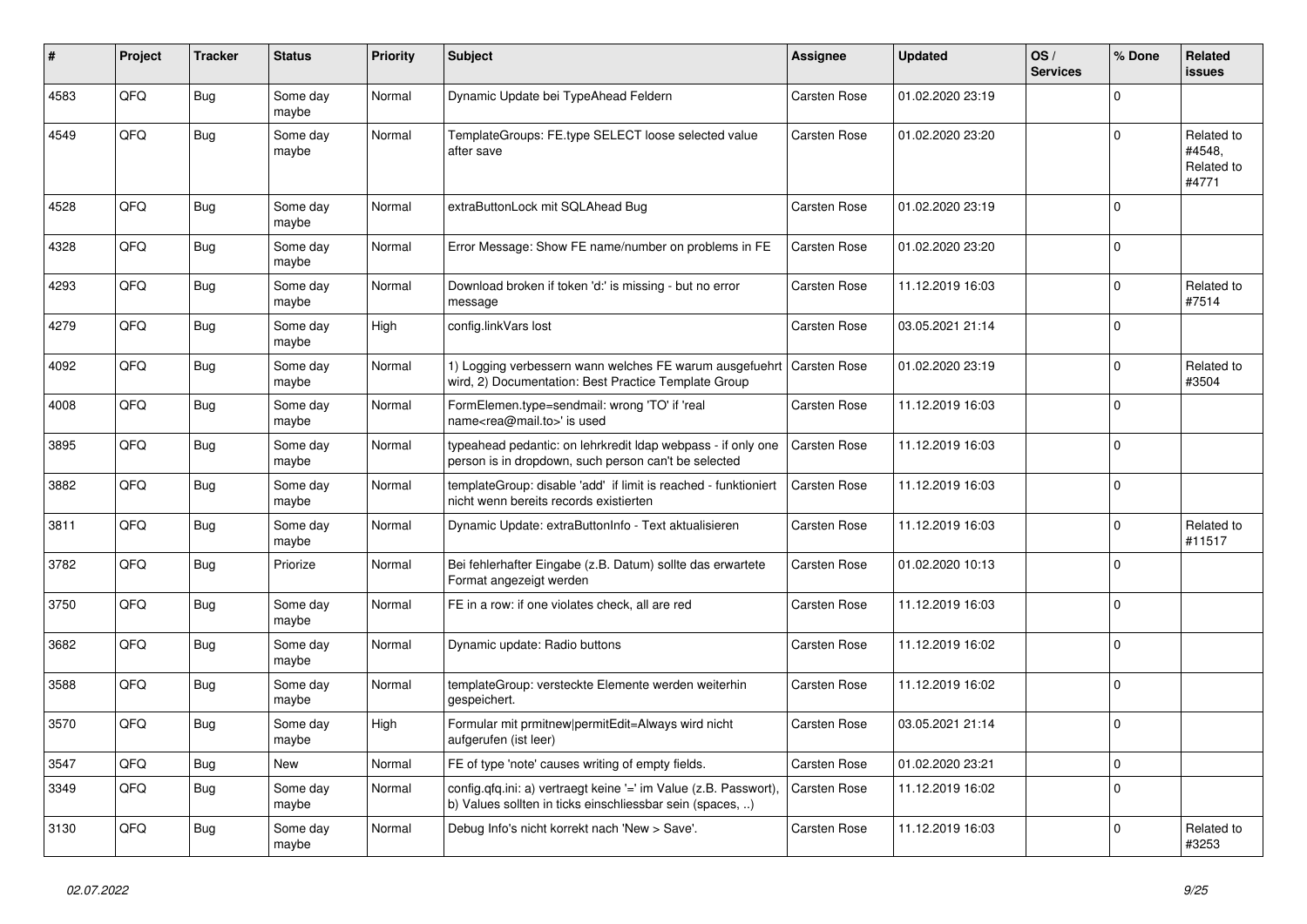| #     | Project | <b>Tracker</b> | <b>Status</b>     | <b>Priority</b> | <b>Subject</b>                                                                                         | Assignee          | <b>Updated</b>   | OS/<br><b>Services</b> | % Done      | Related<br><b>issues</b>                         |
|-------|---------|----------------|-------------------|-----------------|--------------------------------------------------------------------------------------------------------|-------------------|------------------|------------------------|-------------|--------------------------------------------------|
| 3109  | QFQ     | <b>Bug</b>     | Some day<br>maybe | High            | RealUrl: Links werden nicht korrekt gerendert                                                          | Carsten Rose      | 03.05.2021 21:14 |                        | $\Omega$    |                                                  |
| 3061  | QFQ     | Bug            | Some day<br>maybe | High            | winstitute: mysql connection durcheinander - nmhp17<br>(ag7)/QFQ arbeitet mit DB/Tabellen von biostat. | Carsten Rose      | 03.05.2021 21:14 |                        | $\Omega$    |                                                  |
| 2643  | QFQ     | <b>Bug</b>     | Some day<br>maybe | Normal          | Zend / PHP Webinars anschauen                                                                          | Carsten Rose      | 01.02.2020 15:56 |                        | $\Omega$    |                                                  |
| 11347 | QFQ     | Bug            | Feedback          | Normal          | If Bedingungen funktionieren nicht korrekt                                                             | Christoph Fuchs   | 21.03.2021 20:37 |                        | $\Omega$    |                                                  |
| 14377 | QFQ     | Bug            | <b>New</b>        | Normal          | Documentation > General Tips: white page after migration                                               | Enis Nuredini     | 19.06.2022 16:37 |                        | $\mathbf 0$ |                                                  |
| 14322 | QFQ     | <b>Bug</b>     | <b>New</b>        | Normal          | Form Load: by default no scroll (save & close should be<br>visible)                                    | Enis Nuredini     | 15.06.2022 14:12 |                        | $\Omega$    | Related to<br>#14321,<br>Related to<br>#6232     |
| 14303 | QFQ     | Bug            | ToDo              | Normal          | datetime broken with picker                                                                            | Enis Nuredini     | 17.06.2022 09:02 |                        | $\Omega$    | Related to<br>#12630                             |
| 14245 | QFQ     | Bug            | <b>New</b>        | Normal          | Form Save Btn bleibt disabled wenn Datumsfeld über<br>Datepicker geändert                              | Enis Nuredini     | 27.05.2022 13:45 |                        | $\Omega$    | Related to<br>#13689                             |
| 13943 | QFQ     | <b>Bug</b>     | Priorize          | Normal          | unable to find formgroup                                                                               | Enis Nuredini     | 28.05.2022 11:03 |                        | $\Omega$    |                                                  |
| 13899 | QFQ     | <b>Bug</b>     | ToDo              | Normal          | Selenium: zum laufen bringen                                                                           | Enis Nuredini     | 25.03.2022 10:24 |                        | $\Omega$    |                                                  |
| 13767 | QFQ     | <b>Bug</b>     | Feedback          | Normal          | date/time-picker: required shows up/down button orange                                                 | Enis Nuredini     | 16.05.2022 23:16 |                        | $\mathbf 0$ |                                                  |
| 13716 | QFQ     | <b>Bug</b>     | New               | High            | Firefox ask to store username/password                                                                 | Enis Nuredini     | 30.05.2022 09:31 |                        | $\Omega$    | Related to<br>#13827                             |
| 13689 | QFQ     | Bug            | <b>New</b>        | Normal          | Enter auf Eingabefeld mit ungültigem Wert führt zu blurry<br>Seite                                     | Enis Nuredini     | 28.05.2022 10:53 |                        | $\Omega$    | Related to<br>#14245, Has<br>duplicate<br>#11891 |
| 12989 | QFQ     | Bug            | <b>New</b>        | Normal          | empty string does not trigger dynamic update                                                           | Enis Nuredini     | 28.05.2022 11:09 |                        | $\Omega$    |                                                  |
| 12066 | QFQ     | Bug            | New               | High            | enterAsSubmit: Forward wird nicht ausgeführt                                                           | Enis Nuredini     | 29.05.2022 09:23 |                        | $\mathbf 0$ |                                                  |
| 11630 | QFQ     | <b>Bug</b>     | Feedback          | High            | Bitte check ob CALL() in 20.11.0 noch so funktioniert wie in<br>20.4.1                                 | Enis Nuredini     | 28.05.2022 13:45 |                        | $\Omega$    | Related to<br>#11325                             |
| 8891  | QFQ     | <b>Bug</b>     | <b>New</b>        | High            | formSubmitLog: do not log passwords                                                                    | Enis Nuredini     | 25.03.2022 09:06 |                        | $\Omega$    |                                                  |
| 12508 | QFQ     | Bug            | In Progress       | High            | gfg Form: sendMail                                                                                     | Karin Niffeler    | 19.03.2022 17:48 |                        | $\Omega$    |                                                  |
| 8316  | QFQ     | Bug            | Feedback          | Normal          | Documentation/Behaviour for Nested Queries and<br>Record-Store confusing                               | Nicola Chiapolini | 20.11.2019 09:14 |                        | $\Omega$    |                                                  |
| 12156 | QFQ     | Feature        | <b>New</b>        | Normal          | Form: Optional disable 'leave page'                                                                    |                   | 03.05.2021 20:45 |                        | $\Omega$    |                                                  |
| 12135 | QFQ     | Feature        | New               | Normal          | Subrecord: Notiz                                                                                       |                   | 24.04.2021 16:58 |                        | $\mathbf 0$ |                                                  |
| 12039 | QFQ     | Feature        | New               | Normal          | Missing htmlSpecialChar() in pre processing on form submit                                             |                   | 18.02.2021 00:09 |                        | $\Omega$    | Related to<br>#14320                             |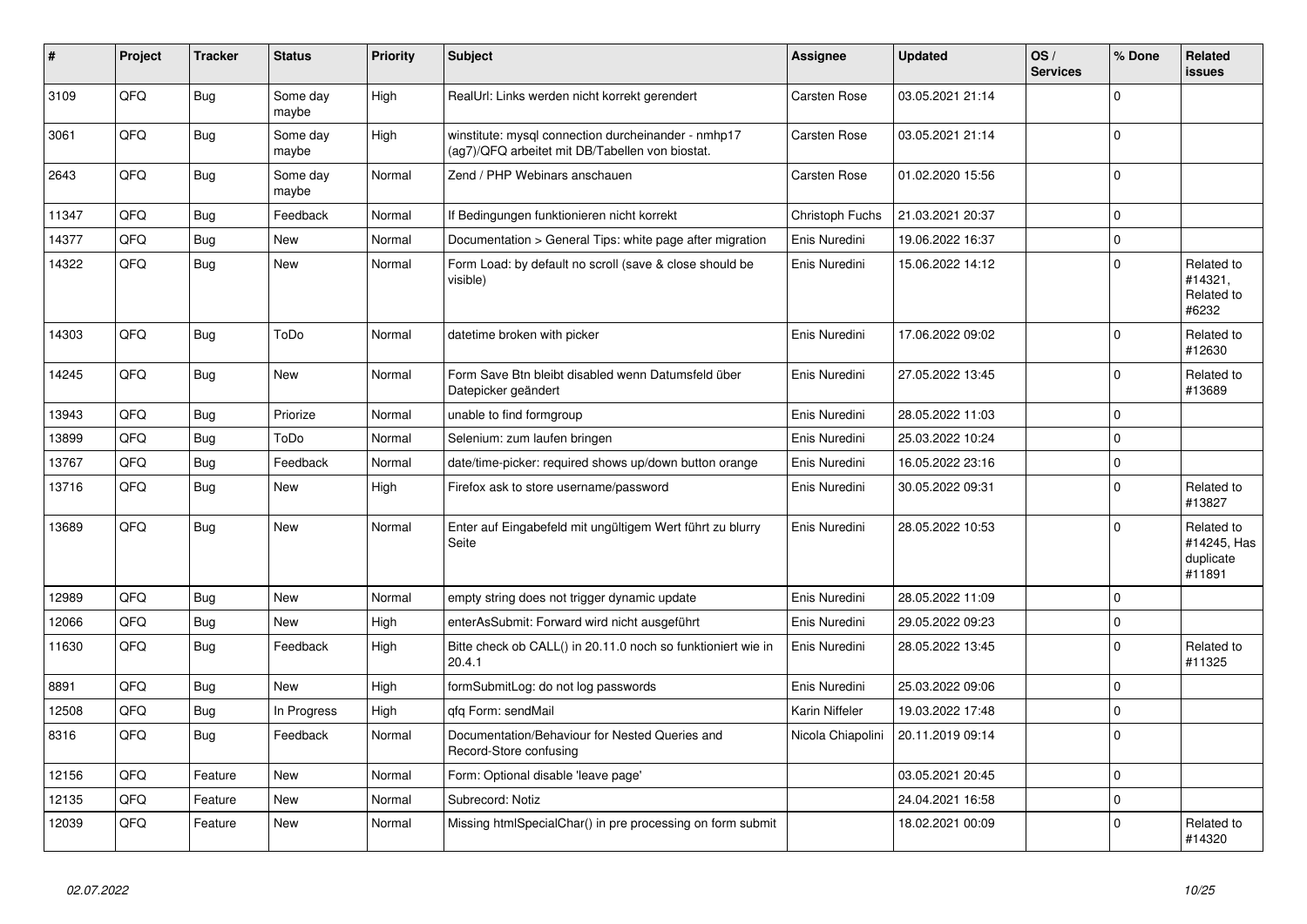| $\vert$ # | Project | <b>Tracker</b> | <b>Status</b>     | <b>Priority</b> | <b>Subject</b>                                                     | <b>Assignee</b> | <b>Updated</b>   | OS/<br><b>Services</b> | % Done      | Related<br>issues                           |
|-----------|---------|----------------|-------------------|-----------------|--------------------------------------------------------------------|-----------------|------------------|------------------------|-------------|---------------------------------------------|
| 12038     | QFQ     | Feature        | <b>New</b>        | Normal          | a) STORE_VAR: filenameOnlyStripUniq, b) SP:<br>QSTRIPUNIQ()        |                 | 17.02.2021 23:55 |                        | $\Omega$    |                                             |
| 11850     | QFQ     | Feature        | <b>New</b>        | Urgent          | Wizard Form: basierend auf einer Tabelle eine Form<br>anlegen.     |                 | 03.05.2021 21:12 |                        | $\mathbf 0$ | Blocked by<br>#8082                         |
| 11716     | QFQ     | Feature        | New               | Normal          | Form an beliebiger Stelle im Report anzeigen                       |                 | 09.12.2020 09:47 |                        | $\Omega$    |                                             |
| 11535     | QFQ     | Feature        | <b>New</b>        | Normal          | Ability to create SQL columns in frontend QFQ forms                |                 | 17.11.2020 12:11 |                        | $\Omega$    |                                             |
| 11534     | QFQ     | Feature        | New               | Normal          | Report: Action on selected rows - Table batchprocessing<br>feature |                 | 18.11.2020 08:15 |                        | $\Omega$    |                                             |
| 10874     | QFQ     | Feature        | <b>New</b>        | Normal          | Erstellen eines Foreign Keys in der Tabelle "FormElement"          |                 | 13.07.2020 10:11 |                        | $\Omega$    |                                             |
| 10763     | QFQ     | Feature        | <b>New</b>        | Normal          | form accessed and submitted despite logout?                        |                 | 16.06.2020 11:43 |                        | $\Omega$    |                                             |
| 10738     | QFQ     | Feature        | Some day<br>maybe | Normal          | CORS headers for external API requests                             |                 | 10.06.2020 14:00 |                        | $\Omega$    |                                             |
| 10384     | QFQ     | Feature        | New               | Normal          | Parameter Exchange QFQ Instances                                   |                 | 07.05.2020 09:38 |                        | $\mathbf 0$ |                                             |
| 10345     | QFQ     | Feature        | <b>New</b>        | Normal          | Templates - Patterns QFQ Style                                     |                 | 03.05.2021 21:01 |                        | $\Omega$    | Related to<br>#10713                        |
| 10114     | QFQ     | Feature        | <b>New</b>        | High            | Symbol (Link): 'G:' (Glyphicon) replaced by 'i:' (icon)            |                 | 07.12.2021 17:19 |                        | $\Omega$    | Related to<br>#3797,<br>Related to<br>#4194 |
| 9853      | QFQ     | Feature        | <b>New</b>        | Normal          | Check das SQL / QFQ / Mail Logfile geschrieben wird                |                 | 09.01.2020 11:15 |                        | $\Omega$    |                                             |
| 8056      | QFQ     | Feature        | Some day<br>maybe | Normal          | Termin Organisation (Reservation)                                  |                 | 01.02.2020 23:19 |                        | $\Omega$    | Related to<br>#8658                         |
| 7921      | QFQ     | Feature        | Some day<br>maybe | Normal          | Rest API Export: URL kuerzer machen                                |                 | 01.02.2020 23:19 |                        | $\Omega$    |                                             |
| 7278      | QFQ     | Feature        | Some day<br>maybe | Normal          | Form: Wert vordefinieren der immer gesetzt wird                    |                 | 02.05.2021 09:27 |                        | $\mathbf 0$ |                                             |
| 7229      | QFQ     | Feature        | Some day<br>maybe | Normal          | New FormElement.type: Button                                       |                 | 01.02.2021 12:32 |                        | $\Omega$    |                                             |
| 7108      | QFQ     | Feature        | Some day<br>maybe | Normal          | QFQ Wrap Elements                                                  |                 | 11.12.2019 16:01 |                        | $\Omega$    |                                             |
| 7106      | QFQ     | Feature        | Some day<br>maybe | Normal          | Beispiel Nummerierung von Rows in Report                           |                 | 11.12.2019 16:01 |                        | $\mathbf 0$ |                                             |
| 7105      | QFQ     | Feature        | Some day<br>maybe | Normal          | Beispiel wie man in einer zweiten Tabelle speichert.               |                 | 11.12.2019 16:01 |                        | $\Omega$    |                                             |
| 7104      | QFQ     | Feature        | Some day<br>maybe | Normal          | Manual: hint about escaping if '\r' appears in mail body           |                 | 11.12.2019 16:01 |                        | $\Omega$    |                                             |
| 7100      | QFQ     | Feature        | Some day<br>maybe | Normal          | Download: log access, max downloads, time limit                    |                 | 01.02.2020 23:19 |                        | $\Omega$    |                                             |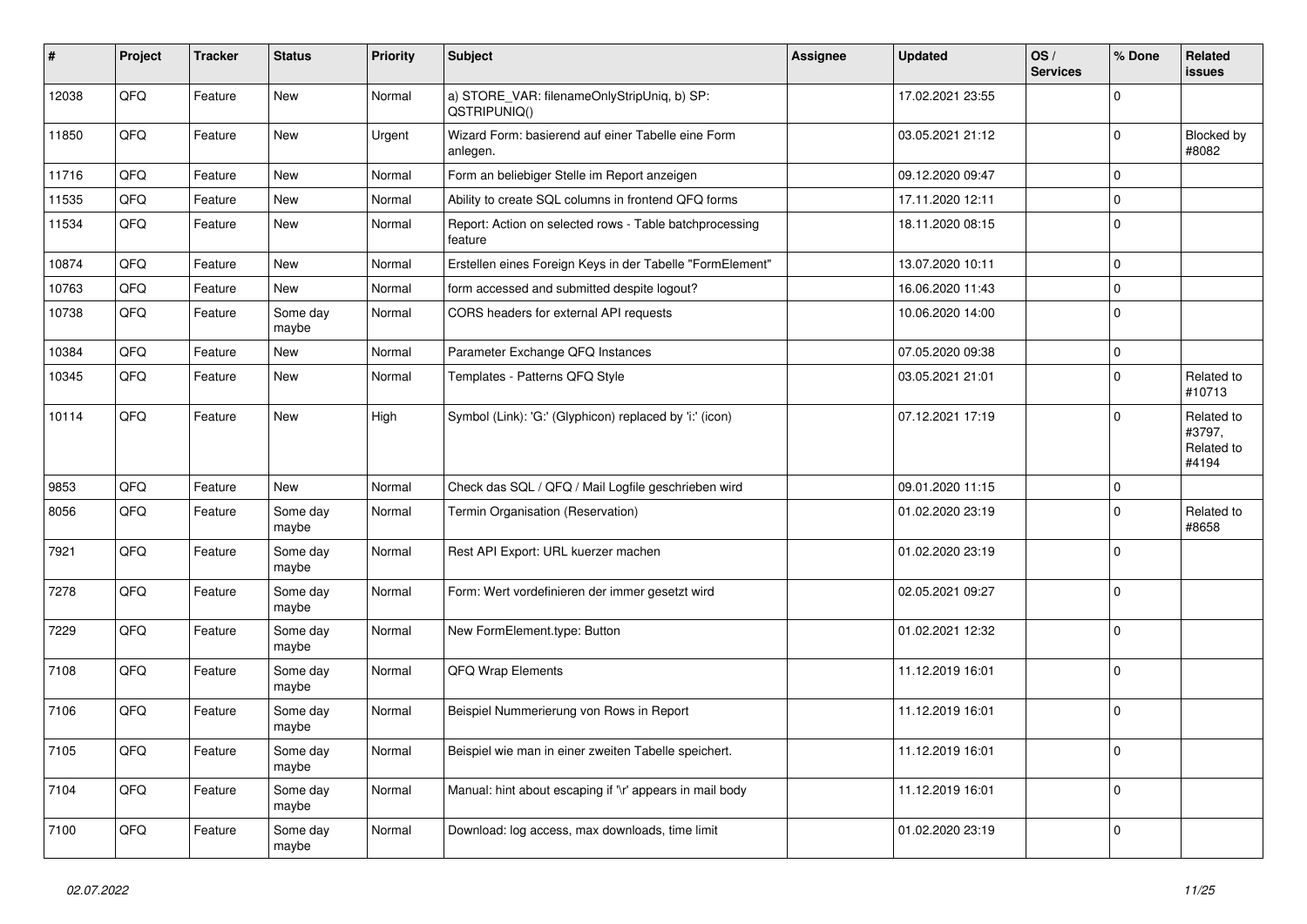| #    | Project    | <b>Tracker</b> | <b>Status</b>     | <b>Priority</b> | <b>Subject</b>                                                                    | <b>Assignee</b> | <b>Updated</b>   | OS/<br><b>Services</b> | % Done      | Related<br><b>issues</b> |
|------|------------|----------------|-------------------|-----------------|-----------------------------------------------------------------------------------|-----------------|------------------|------------------------|-------------|--------------------------|
| 6992 | QFQ        | Feature        | Some day<br>maybe | Normal          | DB exception: Syntax Highlight                                                    |                 | 11.12.2019 16:01 |                        | $\Omega$    | Related to<br>#5450      |
| 6704 | QFQ        | Feature        | Some day<br>maybe | Normal          | Upload Mode: Bilder in Notizen rechts sollen aktuellen<br>Upload repräsentieren.  |                 | 01.02.2020 23:19 |                        | $\mathbf 0$ | Related to<br>#3264      |
| 6515 | QFQ        | Feature        | Some day<br>maybe | Normal          | Formular: Felder dynamisch ein/ausblenden                                         |                 | 11.12.2019 16:02 |                        | $\mathbf 0$ |                          |
| 6299 | QFQ        | Feature        | Some day<br>maybe | Normal          | Attack detection: log table with invalid SIP access                               |                 | 11.12.2019 16:02 |                        | $\Omega$    | Related to<br>#3947      |
| 6288 | QFQ        | Feature        | Some day<br>maybe | Normal          | Best Practice: Erklaeren wie man ein Formular ganz in<br>'weiss' erstellen kann   |                 | 11.12.2019 16:02 |                        | $\mathbf 0$ |                          |
| 6084 | <b>OFO</b> | Feature        | Some day<br>maybe | Normal          | New escape type: 'D' - convert date                                               |                 | 01.02.2020 23:19 |                        | $\pmb{0}$   |                          |
| 6083 | QFQ        | Feature        | Some day<br>maybe | Normal          | Dynamic Update: Value Check via SQL                                               |                 | 11.12.2019 16:02 |                        | $\mathbf 0$ |                          |
| 5923 | QFQ        | Feature        | Some day<br>maybe | Normal          | fillStoreSystemBySqlLate                                                          |                 | 01.02.2020 23:19 |                        | $\Omega$    |                          |
| 5895 | QFQ        | Feature        | Some day<br>maybe | Normal          | Tutorial: List of all QFQ Features                                                |                 | 01.02.2020 23:19 |                        | $\Omega$    |                          |
| 5893 | QFQ        | Feature        | Some day<br>maybe | Normal          | Edit on double-click                                                              |                 | 01.02.2020 23:19 |                        | $\mathbf 0$ | Related to<br>#5894      |
| 5892 | QFQ        | Feature        | Some day<br>maybe | Normal          | QFQ should use T3 API to manipulate FE GROUP<br>membership                        |                 | 01.02.2020 23:20 |                        | $\mathbf 0$ |                          |
| 5851 | QFQ        | Feature        | Some day<br>maybe | Normal          | Queue System implementieren: MQTT, RabbitMQ                                       |                 | 01.02.2020 23:20 |                        | $\mathbf 0$ | Related to<br>#5715      |
| 5850 | QFQ        | Feature        | Some day<br>maybe | Normal          | Deployment: In QFQ Doc best practice fuer zeitgemaesses<br>Deployment beschreiben |                 | 01.02.2020 23:20 |                        | $\mathbf 0$ |                          |
| 5805 | QFQ        | Feature        | Some day<br>maybe | Normal          | TypeAHead SQL value instead of key stored                                         |                 | 01.02.2020 23:19 |                        | $\mathbf 0$ | Related to<br>#5444      |
| 5783 | QFQ        | Feature        | Some day<br>maybe | Normal          | <b>BPMN View/Edit</b>                                                             |                 | 11.12.2019 16:02 |                        | $\Omega$    |                          |
| 5455 | QFQ        | Feature        | Some day<br>maybe | Normal          | Mail Redirects grld abhaengig                                                     |                 | 01.02.2020 23:20 |                        | $\Omega$    |                          |
| 5452 | QFQ        | Feature        | Some day<br>maybe | Normal          | Thumbnails from PDF: bad quality                                                  |                 | 01.02.2020 23:20 |                        | $\mathbf 0$ |                          |
| 5342 | QFQ        | Feature        | Some day<br>maybe | Normal          | link - with HTML Attributes                                                       |                 | 01.02.2020 23:20 |                        | $\pmb{0}$   | Related to<br>#14077     |
| 5160 | QFQ        | Feature        | Some day<br>maybe | Normal          | QFQ collaborative / together.js, ShareJS, y-js, collaborative,                    |                 | 11.12.2019 16:02 |                        | $\Omega$    |                          |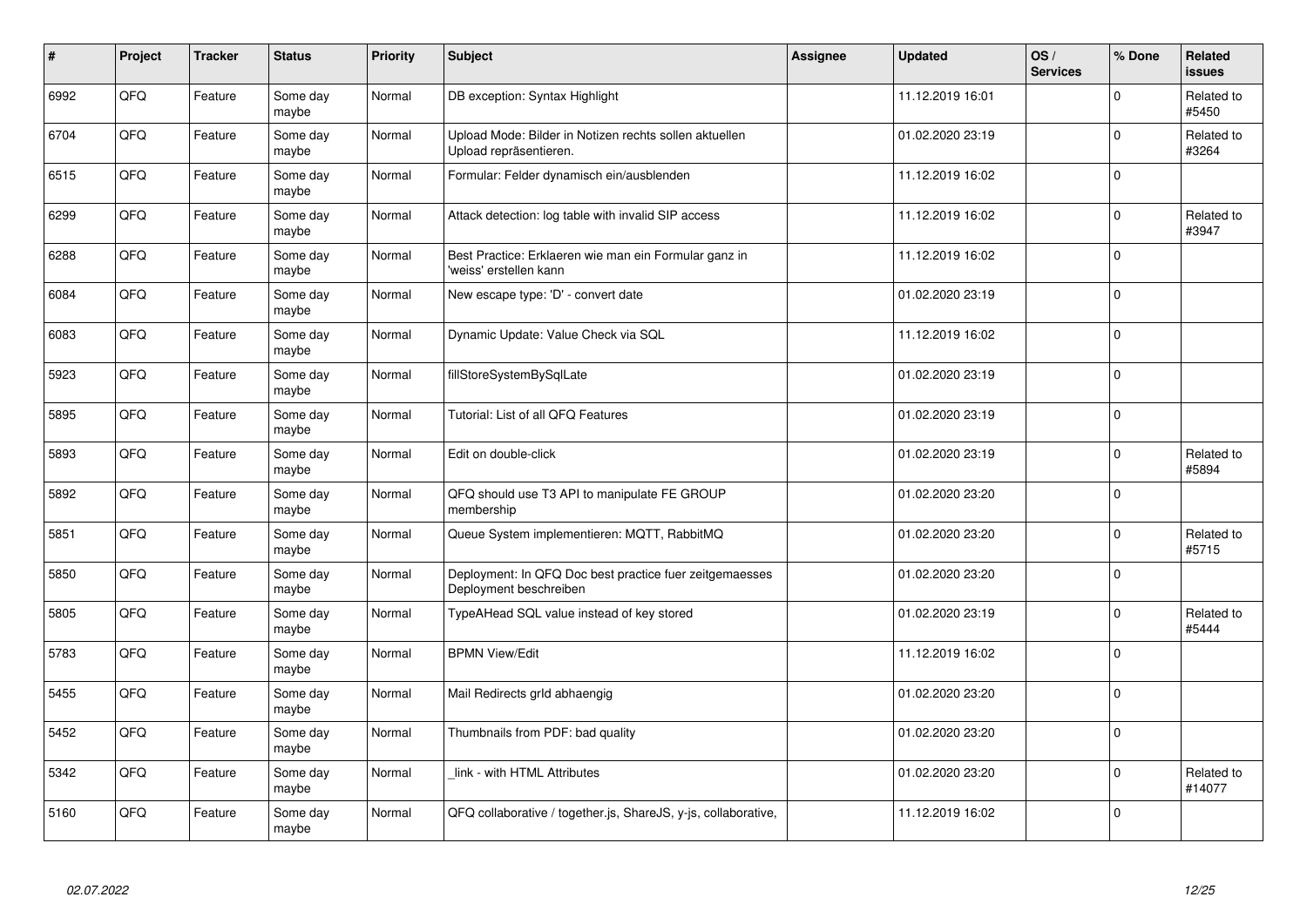| #    | Project | <b>Tracker</b> | <b>Status</b>     | <b>Priority</b> | <b>Subject</b>                                                                                                                                                | <b>Assignee</b> | <b>Updated</b>   | OS/<br><b>Services</b> | % Done      | Related<br>issues                           |
|------|---------|----------------|-------------------|-----------------|---------------------------------------------------------------------------------------------------------------------------------------------------------------|-----------------|------------------|------------------------|-------------|---------------------------------------------|
| 5129 | QFQ     | Feature        | Some day<br>maybe | Normal          | Reports: SQL fuer x Achse und y Achse                                                                                                                         |                 | 11.12.2019 16:02 |                        | $\Omega$    |                                             |
| 4974 | QFQ     | Feature        | Some day<br>maybe | Normal          | Long polling - inform all listening clients of changes                                                                                                        |                 | 11.12.2019 16:02 |                        | $\mathbf 0$ |                                             |
| 4816 | QFQ     | Feature        | Some day<br>maybe | Normal          | Templates for QFQ Reports (Tables, Radios, )                                                                                                                  |                 | 01.02.2020 23:20 |                        | $\Omega$    |                                             |
| 4719 | QFQ     | Feature        | Some day<br>maybe | Normal          | Custom Message in Client in case of 'Browser tab close,<br>modification will be lost'                                                                         |                 | 01.02.2020 23:20 |                        | $\mathbf 0$ |                                             |
| 4640 | QFQ     | Feature        | Some day<br>maybe | Normal          | Rename System Forms                                                                                                                                           |                 | 01.02.2020 23:20 |                        | $\mathbf 0$ |                                             |
| 4627 | QFQ     | Feature        | Some day<br>maybe | Normal          | dbupdate: all tables - check 'create', 'modified' if it is possible<br>to change to default 'CURRENT_TIMESTAMP' and modified<br>'ON UPDATE CURRENT_TIMESTAMP' |                 | 01.02.2020 23:20 |                        | $\Omega$    |                                             |
| 4626 | QFQ     | Feature        | Some day<br>maybe | Normal          | Mobile View: 'classBody=qfq-form-right' makes no sense                                                                                                        |                 | 01.02.2020 23:20 |                        | $\Omega$    |                                             |
| 4551 | QFQ     | Feature        | Some day<br>maybe | Normal          | Set 'pills' via dynamicUpdate to show/hide/disabled                                                                                                           |                 | 01.02.2020 23:20 |                        | $\Omega$    | Related to<br>#3752                         |
| 4536 | QFQ     | Feature        | Some day<br>maybe | Normal          | FE upload: problem with delete if mutliple uploads an<br>FE.name="                                                                                            |                 | 01.02.2020 23:20 |                        | $\Omega$    |                                             |
| 4446 | QFQ     | Feature        | Some day<br>maybe | Normal          | New FE get same feldContainerId as last modifed FE                                                                                                            |                 | 01.02.2020 23:20 |                        | $\mathbf 0$ |                                             |
| 4445 | QFQ     | Feature        | Some day<br>maybe | Normal          | template group: Option to simulate fieldset                                                                                                                   |                 | 28.06.2021 14:11 |                        | $\Omega$    |                                             |
| 4444 | QFQ     | Feature        | Some day<br>maybe | Normal          | FE.type=upload: detect mime type                                                                                                                              |                 | 11.12.2019 16:02 |                        | $\Omega$    | Related to<br>#4303                         |
| 4443 | QFQ     | Feature        | Some day<br>maybe | Normal          | Form: multiple secondary tables                                                                                                                               |                 | 01.02.2020 23:20 |                        | $\Omega$    |                                             |
| 4442 | QFQ     | Feature        | Some day<br>maybe | Normal          | Special Column Name: _link - new symbol G (Glyph) to<br>choose any available symbol                                                                           |                 | 11.12.2019 16:02 |                        | $\Omega$    |                                             |
| 4440 | QFQ     | Feature        | Some day<br>maybe | Normal          | Manual.rst: explain how to. expand PHP Session to 4h                                                                                                          |                 | 11.12.2019 16:02 |                        | 0           |                                             |
| 4439 | QFQ     | Feature        | Some day<br>maybe | Normal          | Log: report all actions fired by an FE Element, incl. the<br>original directive (slaveld, sqlInsert, )                                                        |                 | 01.02.2020 23:20 |                        | $\Omega$    | Related to<br>#4432,<br>Related to<br>#5458 |
| 4435 | QFQ     | Feature        | Some day<br>maybe | Normal          | Report: striptags - specify allowed tags                                                                                                                      |                 | 01.02.2020 23:20 |                        | $\mathbf 0$ |                                             |
| 4433 | QFQ     | Feature        | Some day<br>maybe | Normal          | Log when SIP will be destroyed by QFQ for any (security)<br>reason                                                                                            |                 | 01.02.2020 23:20 |                        | $\Omega$    | Related to<br>#4432,<br>Related to<br>#5458 |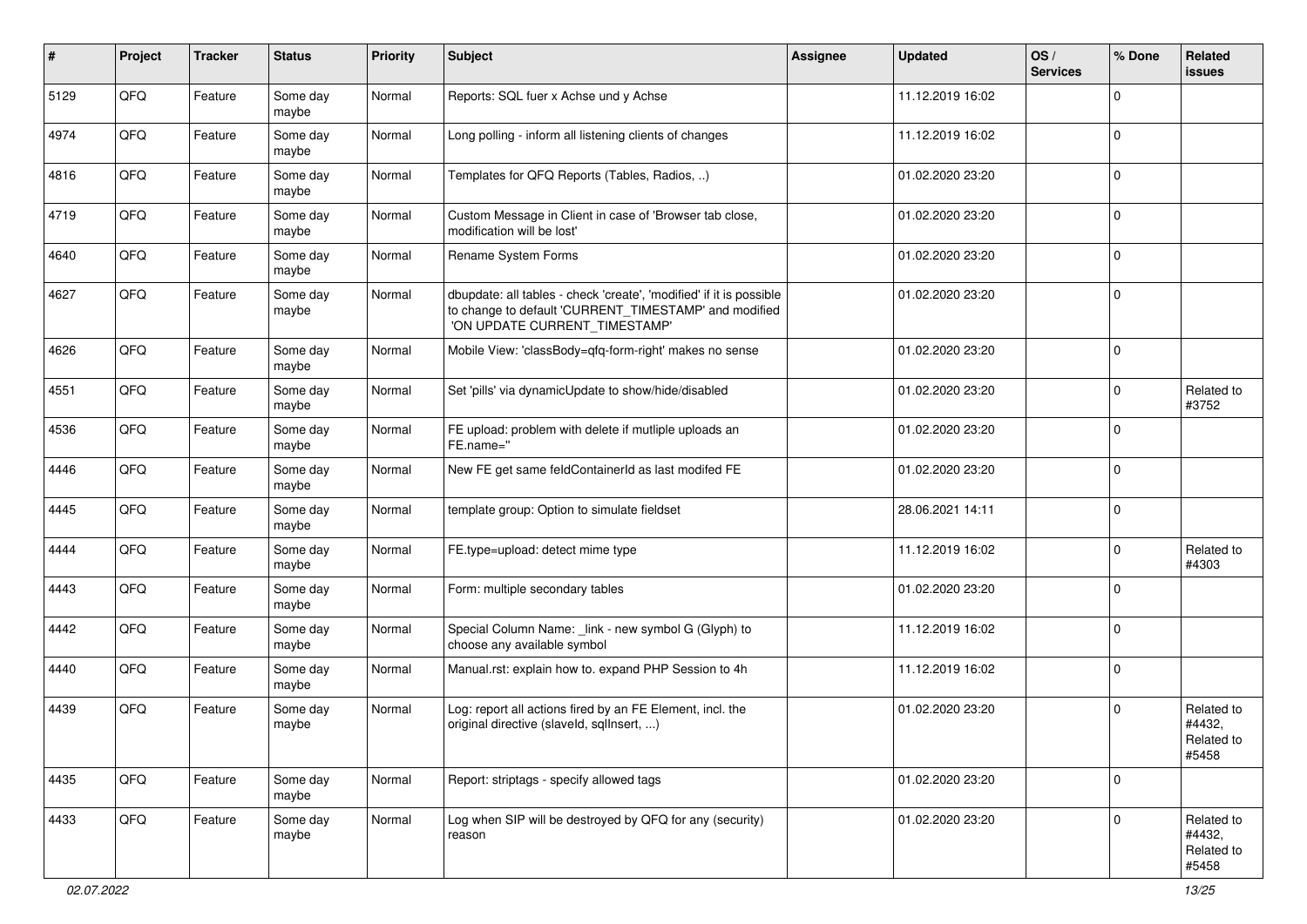| $\vert$ # | Project | <b>Tracker</b> | <b>Status</b>     | <b>Priority</b> | <b>Subject</b>                                                                                                                                           | <b>Assignee</b> | <b>Updated</b>   | OS/<br><b>Services</b> | % Done       | Related<br>issues    |
|-----------|---------|----------------|-------------------|-----------------|----------------------------------------------------------------------------------------------------------------------------------------------------------|-----------------|------------------|------------------------|--------------|----------------------|
| 4194      | QFQ     | Feature        | In Progress       | Normal          | Bootstrap 4 ist jetzt offiziel                                                                                                                           |                 | 03.05.2021 20:47 |                        | <sup>0</sup> | Related to<br>#10114 |
| 4027      | QFQ     | Feature        | Some day<br>maybe | Normal          | Missing: orange 'check' / 'bullet'                                                                                                                       |                 | 11.12.2019 16:03 |                        | $\Omega$     |                      |
| 3880      | QFQ     | Feature        | Some day<br>maybe | Normal          | Form 'Form': anlegen einer Tabelle                                                                                                                       |                 | 14.01.2021 10:12 |                        | $\Omega$     |                      |
| 3879      | QFQ     | Feature        | Some day<br>maybe | Normal          | Form 'FormElement': Beim Feld 'name' rechts in der Notiz<br>einen Link einblenden - a) aktuelle Definition anzeigen, b)<br>Spalte in der Tabelle anlegen |                 | 11.12.2019 16:03 |                        | $\Omega$     |                      |
| 3878      | QFQ     | Feature        | Some day<br>maybe | Normal          | Form 'FormElement': Spalte 'name' typeAhead mit<br>Spaltennamen der Primarytable.                                                                        |                 | 11.12.2019 16:03 |                        | $\Omega$     |                      |
| 3646      | QFQ     | Feature        | Some day<br>maybe | Normal          | Moeglichkeit HTML Tags in Reports auszugeben (zu<br>enkodieren: htmlspecialchars)                                                                        |                 | 11.12.2019 16:02 |                        | $\Omega$     | Related to<br>#14320 |
| 3617      | QFQ     | Feature        | Some day<br>maybe | Normal          | Load javascripts at bottom                                                                                                                               |                 | 11.12.2019 16:02 |                        | $\Omega$     |                      |
| 3567      | QFQ     | Feature        | Some day<br>maybe | Low             | 'Save', 'Close', 'New' als FormElement                                                                                                                   |                 | 11.12.2019 16:02 |                        | $\Omega$     |                      |
| 3495      | QFQ     | Feature        | Some day<br>maybe | Normal          | Predifined Parameter werden nicht in '+' (add new record)<br>SIP gerendert.                                                                              |                 | 11.12.2019 16:02 |                        | $\Omega$     |                      |
| 2950      | QFQ     | Feature        | Some day<br>maybe | Normal          | Inhalt QFQ Records als File                                                                                                                              |                 | 11.12.2019 16:03 |                        | $\Omega$     |                      |
| 1510      | QFQ     | Feature        | Some day<br>maybe | Normal          | jquery von google laden, falls das nicht geht lokal                                                                                                      |                 | 11.12.2019 16:03 |                        | $\Omega$     |                      |
| 1253      | QFQ     | Feature        | Some day<br>maybe | Normal          | QF: Colorpicker                                                                                                                                          |                 | 11.12.2019 16:03 |                        | $\Omega$     |                      |
| 1251      | QFQ     | Feature        | Some day<br>maybe | Normal          | QF: Combo                                                                                                                                                |                 | 11.12.2019 16:03 |                        | $\Omega$     |                      |
| 1234      | QFQ     | Feature        | Some day<br>maybe | Normal          | QF: Record numbering: Im Grid soll in Spalte 1optional die<br>laufende Nummer der Records angezeigt werden.                                              |                 | 01.02.2020 23:20 |                        | $\Omega$     |                      |
| 955       | QFQ     | Feature        | Some day<br>maybe | Normal          | QF: Notizen vor/nach dem Form                                                                                                                            |                 | 01.02.2020 23:20 |                        | $\Omega$     |                      |
| 880       | QFQ     | Feature        | Some day<br>maybe | Urgent          | Security: PHP, SQL Injection, XSS                                                                                                                        |                 | 03.05.2021 21:14 |                        | $\Omega$     | Related to<br>#14320 |
| 14185     | QFQ     | Feature        | <b>New</b>        | Normal          | External/Autocron.php - better suitable directory                                                                                                        | Support: System | 28.05.2022 11:03 |                        | $\mathbf 0$  |                      |
| 12556     | QFQ     | Feature        | <b>New</b>        | Normal          | Pills Title: colored = static or dynamic on allrequiredgiven                                                                                             | Benjamin Baer   | 19.03.2022 17:49 |                        | $\Omega$     |                      |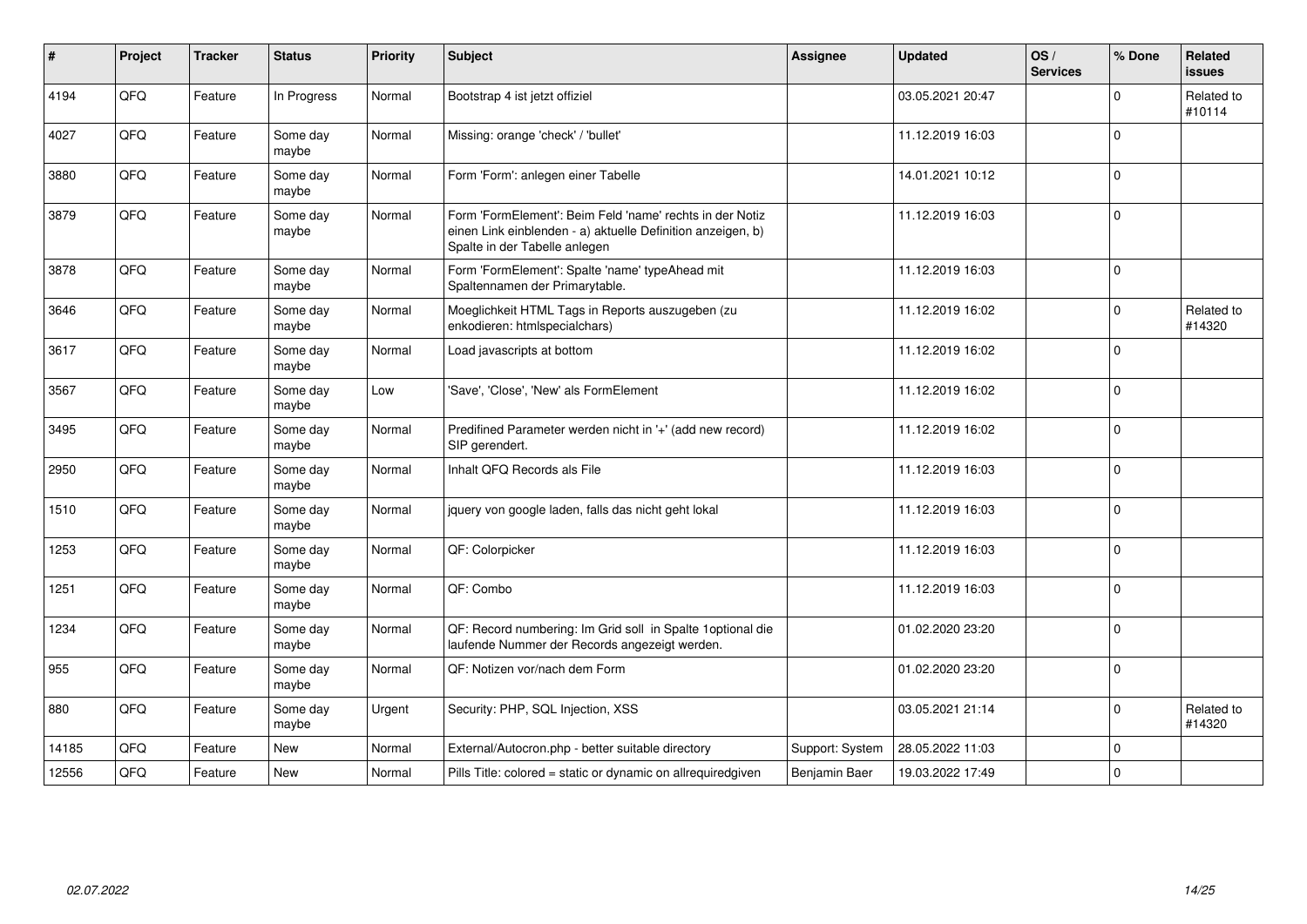| #     | Project | <b>Tracker</b> | <b>Status</b>     | <b>Priority</b> | <b>Subject</b>                                                        | <b>Assignee</b> | <b>Updated</b>   | OS/<br><b>Services</b> | % Done      | <b>Related</b><br><b>issues</b>                                        |
|-------|---------|----------------|-------------------|-----------------|-----------------------------------------------------------------------|-----------------|------------------|------------------------|-------------|------------------------------------------------------------------------|
| 12490 | QFQ     | Feature        | <b>New</b>        | Normal          | Loading Plugins in QFQ - see what tinymce does. (lazy<br>loading)     | Benjamin Baer   | 08.06.2022 10:37 |                        | $\Omega$    | Related to<br>#12611,<br>Related to<br>#10013,<br>Related to<br>#7732  |
| 12476 | QFQ     | Feature        | <b>New</b>        | Normal          | clearMe: a) should trigger 'dirty', b) sticky on textarea resize      | Benjamin Baer   | 04.01.2022 08:40 |                        | $\mathbf 0$ | Related to<br>#9528                                                    |
| 10003 | QFQ     | Feature        | Priorize          | Normal          | fieldset: stronger visualize group                                    | Benjamin Baer   | 12.02.2020 08:13 |                        | $\mathbf 0$ |                                                                        |
| 9548  | QFQ     | Feature        | Feedback          | High            | FormElement: Pattern mismatch - optional report only on<br>focus lost | Benjamin Baer   | 03.05.2021 21:14 |                        | $\mathbf 0$ |                                                                        |
| 9135  | QFQ     | Feature        | Priorize          | Normal          | Progress Bar generic / replace old hourglass download<br>popup        | Benjamin Baer   | 03.01.2022 07:43 |                        | $\Omega$    |                                                                        |
| 9130  | QFQ     | Feature        | Some day<br>maybe | Normal          | tablesorter: Automatic Row numbering / Zeilenummer                    | Benjamin Baer   | 01.02.2020 23:22 |                        | l 0         |                                                                        |
| 7965  | QFQ     | Feature        | Priorize          | Normal          | Input type 'text' with visual format - currency                       | Benjamin Baer   | 03.01.2022 07:45 |                        | $\mathbf 0$ |                                                                        |
| 7732  | QFQ     | Feature        | Some day<br>maybe | Normal          | Javascript: Lazy Loading der add on libs                              | Benjamin Baer   | 08.06.2022 10:38 |                        | $\Omega$    | Related to<br>#12611,<br>Related to<br>#12490,<br>Related to<br>#10013 |
| 7730  | QFQ     | Feature        | Priorize          | Normal          | SELECT Box: title in between                                          | Benjamin Baer   | 01.02.2020 23:22 |                        | $\Omega$    |                                                                        |
| 7602  | QFQ     | Feature        | ToDo              | High            | Multi Select: with checkboxes                                         | Benjamin Baer   | 22.03.2022 09:07 |                        | $\mathbf 0$ |                                                                        |
| 6972  | QFQ     | Feature        | Some day<br>maybe | Normal          | Fabric Clipboard / cross browser tab                                  | Benjamin Baer   | 01.02.2020 23:21 |                        | 0 I         |                                                                        |
| 6970  | QFQ     | Feature        | Some day<br>maybe | Normal          | tablesorter: default fuer 'sortReset' aendern von 'Ctrl' zu 'Alt'     | Benjamin Baer   | 01.02.2020 23:21 |                        | l 0         |                                                                        |
| 6870  | QFQ     | Feature        | Priorize          | Normal          | Click on '_link' triggers an API call                                 | Benjamin Baer   | 03.01.2022 08:25 |                        | $\Omega$    |                                                                        |
| 6801  | QFQ     | Feature        | Priorize          | Normal          | Fabric: Maximize / Fulllscreen                                        | Benjamin Baer   | 21.03.2022 09:56 |                        | l 0         |                                                                        |
| 6224  | QFQ     | Feature        | Priorize          | Normal          | Dynamic update: fade in/out fields                                    | Benjamin Baer   | 21.03.2022 09:50 |                        | $\mathbf 0$ |                                                                        |
| 5562  | QFQ     | Feature        | Priorize          | Normal          | Drag'n'Drop fuer Uploads                                              | Benjamin Baer   | 21.03.2022 09:52 |                        | $\Omega$    | Related to<br>#9706                                                    |
| 5389  | QFQ     | Feature        | Some day<br>maybe | Normal          | QFQ Design: Multline label / note                                     | Benjamin Baer   | 01.02.2020 23:19 |                        | 0 I         |                                                                        |
| 5366  | QFQ     | Feature        | Priorize          | Normal          | Saving with keyboard shortcuts                                        | Benjamin Baer   | 21.03.2022 09:47 |                        | l 0         |                                                                        |
| 5024  | QFQ     | Feature        | Some day<br>maybe | Normal          | Fabric: Generate PDF with edits                                       | Benjamin Baer   | 01.02.2020 23:20 |                        | $\Omega$    | Related to<br>#10704                                                   |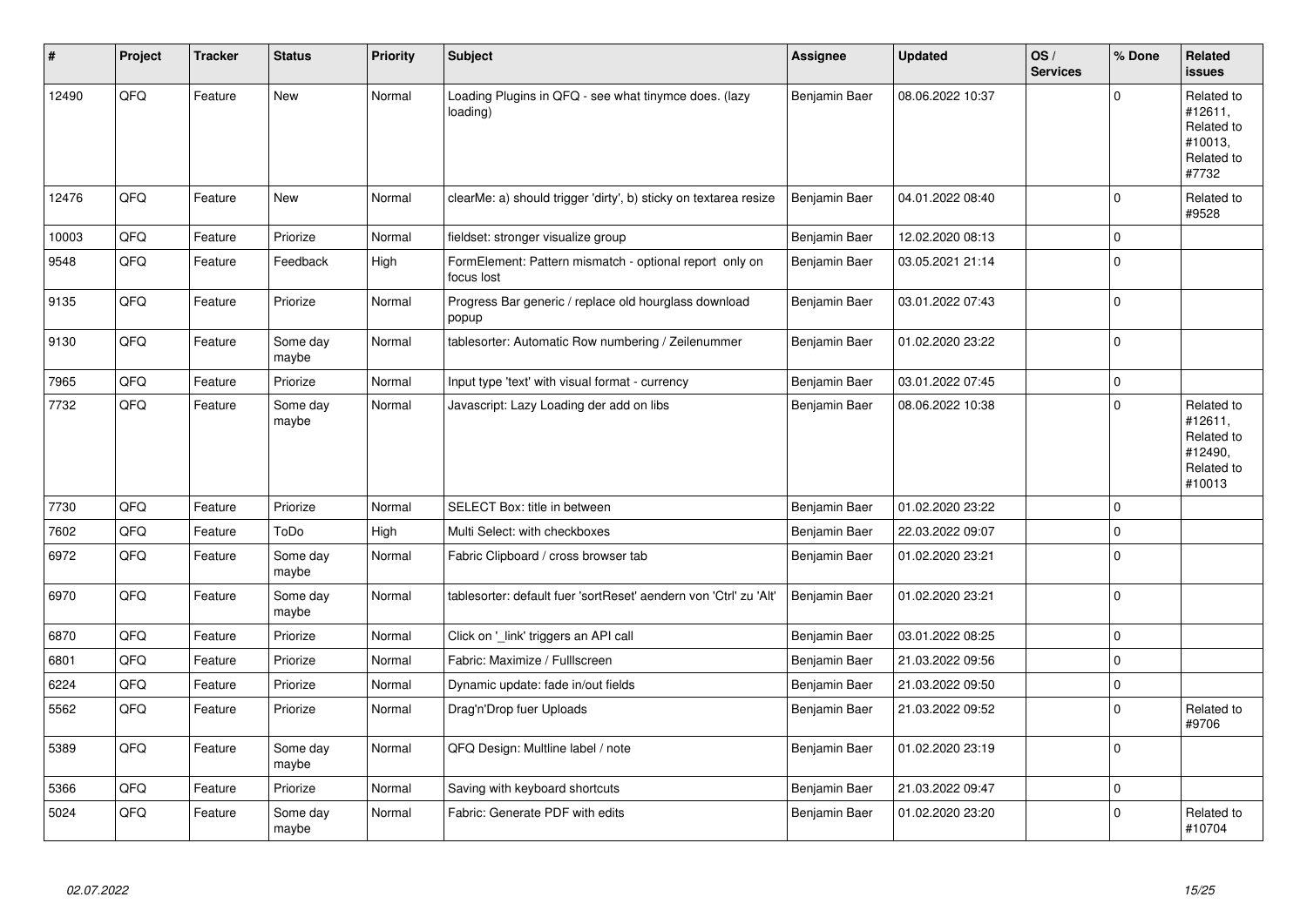| #     | Project | <b>Tracker</b> | <b>Status</b>              | <b>Priority</b> | <b>Subject</b>                                                                                                                        | Assignee      | <b>Updated</b>   | OS/<br><b>Services</b> | % Done      | Related<br>issues                                                      |
|-------|---------|----------------|----------------------------|-----------------|---------------------------------------------------------------------------------------------------------------------------------------|---------------|------------------|------------------------|-------------|------------------------------------------------------------------------|
| 4420  | QFQ     | Feature        | Some day<br>maybe          | Normal          | Client: Local Storage - store the changes of a form, local in<br>the browser.                                                         | Benjamin Baer | 11.12.2019 16:02 |                        | $\Omega$    |                                                                        |
| 3692  | QFQ     | Feature        | Some day<br>maybe          | Normal          | QFQ Webseite                                                                                                                          | Benjamin Baer | 11.12.2019 16:02 |                        | $\Omega$    | Related to<br>#5033                                                    |
| 3415  | QFQ     | Feature        | Some day<br>maybe          | Normal          | FE Login Box Templatefile                                                                                                             | Benjamin Baer | 11.12.2019 16:02 |                        | $\mathbf 0$ |                                                                        |
| 14371 | QFQ     | Feature        | Priorize                   | Normal          | LDAP via REPORT                                                                                                                       | Carsten Rose  | 19.06.2022 16:37 |                        | $\mathbf 0$ |                                                                        |
| 14290 | QFQ     | Feature        | Priorize                   | Normal          | FormEditor: Show Table Definition                                                                                                     | Carsten Rose  | 19.06.2022 16:37 |                        | $\mathbf 0$ |                                                                        |
| 14187 | QFQ     | Feature        | <b>New</b>                 | High            | gfg.log: show current URL                                                                                                             | Carsten Rose  | 28.05.2022 11:02 |                        | $\mathbf 0$ | Related to<br>#13933,<br>Related to<br>#12532,<br>Related to<br>#11893 |
| 14090 | QFQ     | Feature        | <b>New</b>                 | Normal          | Nützliche _script funktionen                                                                                                          | Carsten Rose  | 28.05.2022 11:03 |                        | $\Omega$    |                                                                        |
| 13843 | QFQ     | Feature        | <b>New</b>                 | Normal          | Create JWT via QFQ                                                                                                                    | Carsten Rose  | 19.03.2022 17:42 |                        | $\mathbf 0$ |                                                                        |
| 13841 | QFQ     | Feature        | <b>New</b>                 | Normal          | Create PDF via iText - evaluate                                                                                                       | Carsten Rose  | 19.03.2022 17:42 |                        | $\mathbf 0$ |                                                                        |
| 13700 | QFQ     | Feature        | <b>New</b>                 | Normal          | Redesign qfq.io Seite                                                                                                                 | Carsten Rose  | 19.03.2022 17:43 |                        | $\Omega$    |                                                                        |
| 13566 | QFQ     | Feature        | Ready to sync<br>(develop) | Normal          | Delete config-example.gfg.php file                                                                                                    | Carsten Rose  | 23.12.2021 09:25 |                        | $\mathbf 0$ |                                                                        |
| 13467 | QFQ     | Feature        | <b>New</b>                 | Normal          | ChangeLog Generator                                                                                                                   | Carsten Rose  | 19.03.2022 17:46 |                        | $\Omega$    | Related to<br>#11460                                                   |
| 13354 | QFQ     | Feature        | <b>New</b>                 | Normal          | Using Websocket in QFQ                                                                                                                | Carsten Rose  | 10.11.2021 15:47 |                        | $\Omega$    |                                                                        |
| 12679 | QFQ     | Feature        | <b>New</b>                 | Normal          | tablesorter: custom column width                                                                                                      | Carsten Rose  | 16.06.2021 11:10 |                        | $\mathbf 0$ |                                                                        |
| 12664 | QFQ     | Feature        | New                        | Normal          | TinyMCE: report/remove malicous HTML/JS Code                                                                                          | Carsten Rose  | 19.03.2022 17:47 |                        | $\Omega$    | Related to<br>#14320                                                   |
| 12611 | QFQ     | Feature        | Some day<br>maybe          | Normal          | Refactoring: Bootstrap with Lazy Loading                                                                                              | Carsten Rose  | 08.06.2022 10:37 |                        | $\Omega$    | Related to<br>#12490,<br>Related to<br>#10013,<br>Related to<br>#7732  |
| 12603 | QFQ     | Feature        | New                        | Normal          | Dropdown (Select), Radio, checkbox:<br>itemListAlways={{!SELECT key, value}}                                                          | Carsten Rose  | 19.03.2022 17:47 |                        | $\mathbf 0$ |                                                                        |
| 12544 | QFQ     | Feature        | <b>New</b>                 | High            | a) ' AS _link' new also as ' AS _format', b) sortierung via<br>'display: none;', c) '_format' benoeitgt nicht zwingend<br>u/U/p/m/z/d | Carsten Rose  | 14.12.2021 16:03 |                        | $\mathbf 0$ |                                                                        |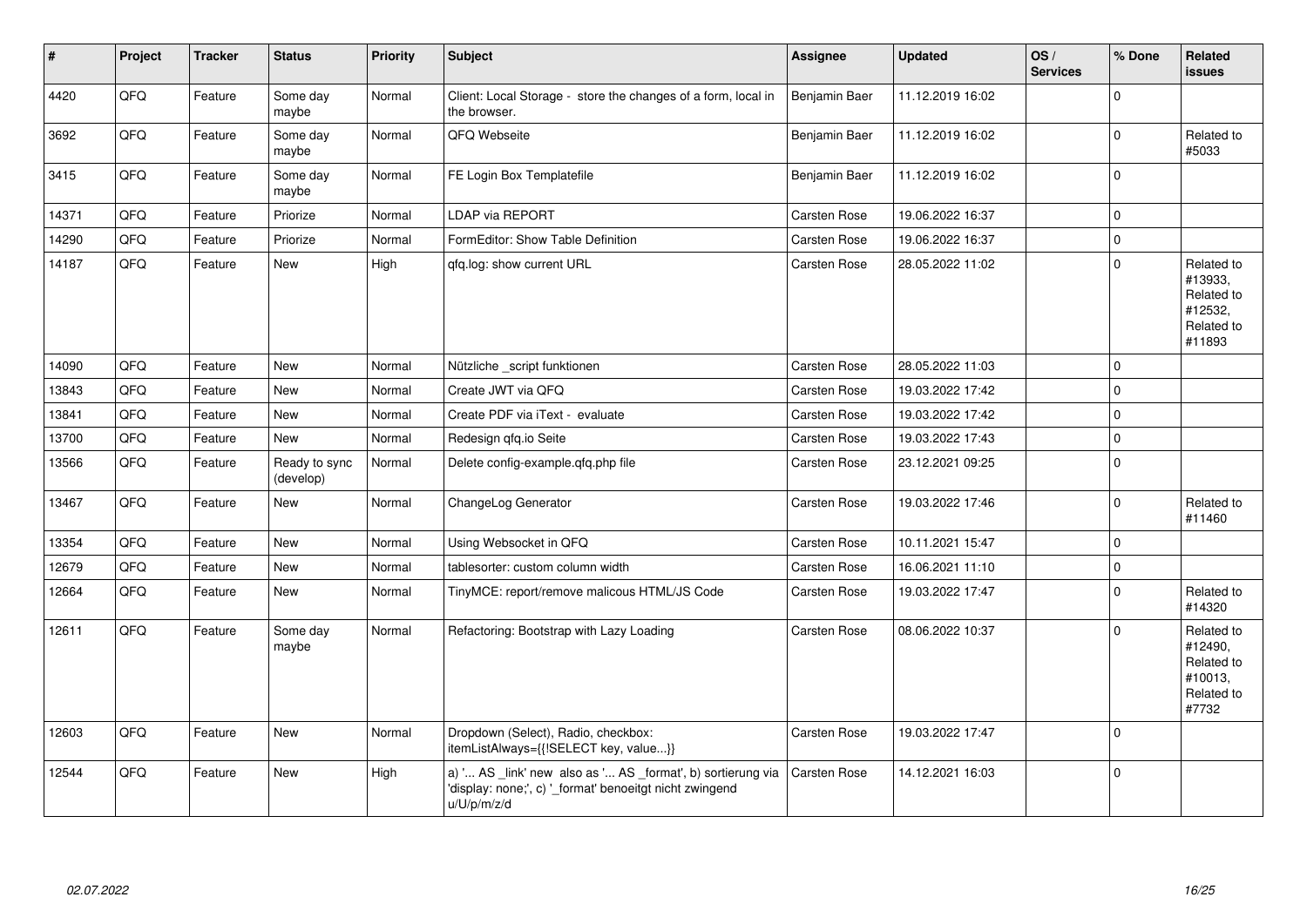| ∦     | Project | <b>Tracker</b> | <b>Status</b>     | <b>Priority</b> | Subject                                                                                                        | <b>Assignee</b> | <b>Updated</b>   | OS/<br><b>Services</b> | % Done      | Related<br>issues                             |
|-------|---------|----------------|-------------------|-----------------|----------------------------------------------------------------------------------------------------------------|-----------------|------------------|------------------------|-------------|-----------------------------------------------|
| 12532 | QFQ     | Feature        | <b>New</b>        | High            | SIP-Parameter bei Seitenaufruf in Browser-Console<br>anzeigen                                                  | Carsten Rose    | 07.12.2021 17:19 |                        | U           | Related to<br>#11893,<br>Related to<br>#14187 |
| 12504 | QFQ     | Feature        | Priorize          | Normal          | sql.log: report fe.id                                                                                          | Carsten Rose    | 05.05.2021 22:09 |                        | $\Omega$    |                                               |
| 12503 | QFQ     | Feature        | Priorize          | Normal          | Detect dangerous UPDATE statement with missing WHERE                                                           | Carsten Rose    | 05.05.2021 22:09 |                        | $\mathbf 0$ |                                               |
| 12480 | QFQ     | Feature        | New               | Normal          | If QFQ upgrade is running, block further request                                                               | Carsten Rose    | 03.05.2021 20:45 |                        | $\mathbf 0$ |                                               |
| 12477 | QFQ     | Feature        | New               | Normal          | Support for refactoring: Form, FormElement, diverse<br>Tabellen/Spalten, tt-content Records                    | Carsten Rose    | 03.05.2021 20:45 |                        | $\Omega$    |                                               |
| 12474 | QFQ     | Feature        | New               | Normal          | Check BaseConfigURL if it is given and the the last char is '/'                                                | Carsten Rose    | 03.05.2021 20:45 |                        | $\Omega$    |                                               |
| 12465 | QFQ     | Feature        | New               | Normal          | QFQ Function: use in FE to fill StoreRecord                                                                    | Carsten Rose    | 05.05.2021 21:58 |                        | $\mathbf 0$ |                                               |
| 12452 | QFQ     | Feature        | Priorize          | Normal          | BaseURL: alsways with '/' at the end                                                                           | Carsten Rose    | 19.06.2022 13:45 |                        | $\Omega$    | Related to<br>#10782                          |
| 12439 | QFQ     | Feature        | In Progress       | Normal          | TinyMCE Paste from Word & Character Count/Limit                                                                | Carsten Rose    | 05.05.2021 22:15 |                        | $\mathbf 0$ |                                               |
| 12413 | QFQ     | Feature        | New               | Normal          | STORE_TYPO3: enhance for {{be_users.email:T}},<br>{{fe users.email:T}}                                         | Carsten Rose    | 03.05.2021 20:45 |                        | $\Omega$    | Related to<br>#12412,<br>Related to<br>#10012 |
| 12412 | QFQ     | Feature        | New               | Normal          | Action/Escape qualifier 'e' (empty), '0': if given, an empty<br>string (or '0') will be treated as 'not found' | Carsten Rose    | 08.05.2021 09:40 |                        | $\Omega$    | Related to<br>#12413,<br>Related to<br>#10012 |
| 12400 | QFQ     | Feature        | <b>New</b>        | Normal          | Tutorial ist in QFQ Doku, Wird in der Suche gefunden, es<br>gibt aber kein Menupunkt - Inhalt ueberpruefen     | Carsten Rose    | 03.05.2021 20:45 |                        | $\Omega$    |                                               |
| 12337 | QFQ     | Feature        | Some day<br>maybe | Normal          | Database.php: better caching                                                                                   | Carsten Rose    | 16.09.2021 15:10 |                        | $\Omega$    |                                               |
| 12330 | QFQ     | Feature        | New               | Normal          | Copy to input field / text area / TinyMCE                                                                      | Carsten Rose    | 07.04.2021 09:01 |                        | $\Omega$    |                                               |
| 12315 | QFQ     | Feature        | Some day<br>maybe | Normal          | Form History (Diffs) / Backups                                                                                 | Carsten Rose    | 16.09.2021 15:10 |                        | $\mathbf 0$ |                                               |
| 12269 | QFQ     | Feature        | New               | Normal          | 2FA - Login                                                                                                    | Carsten Rose    | 03.05.2021 20:45 |                        | 0           |                                               |
| 12186 | QFQ     | Feature        | New               | High            | TinyMCE Config für Objekte                                                                                     | Carsten Rose    | 07.12.2021 17:19 |                        | $\Omega$    | <b>Blocks</b><br>#12632                       |
| 12163 | QFQ     | Feature        | New               | Normal          | Checkbox: table wrap                                                                                           | Carsten Rose    | 03.05.2021 20:51 |                        | 0           |                                               |
| 12162 | QFQ     | Feature        | New               | Normal          | FE.type=sendmail: personalized mailing (several mails) via<br>template                                         | Carsten Rose    | 03.05.2021 20:45 |                        | $\mathbf 0$ |                                               |
| 12146 | QFQ     | Feature        | New               | Normal          | Autocron Job: Anzeigen wann der naechste Job ausgefuehrt<br>wird, resp das er nicht ausgefuehrt wird           | Carsten Rose    | 15.03.2021 15:23 |                        | $\mathbf 0$ |                                               |
| 12119 | QFQ     | Feature        | New               | Normal          | AS paged: error message missing if there ist no 'r' argument.                                                  | Carsten Rose    | 03.05.2021 20:51 |                        | 0           |                                               |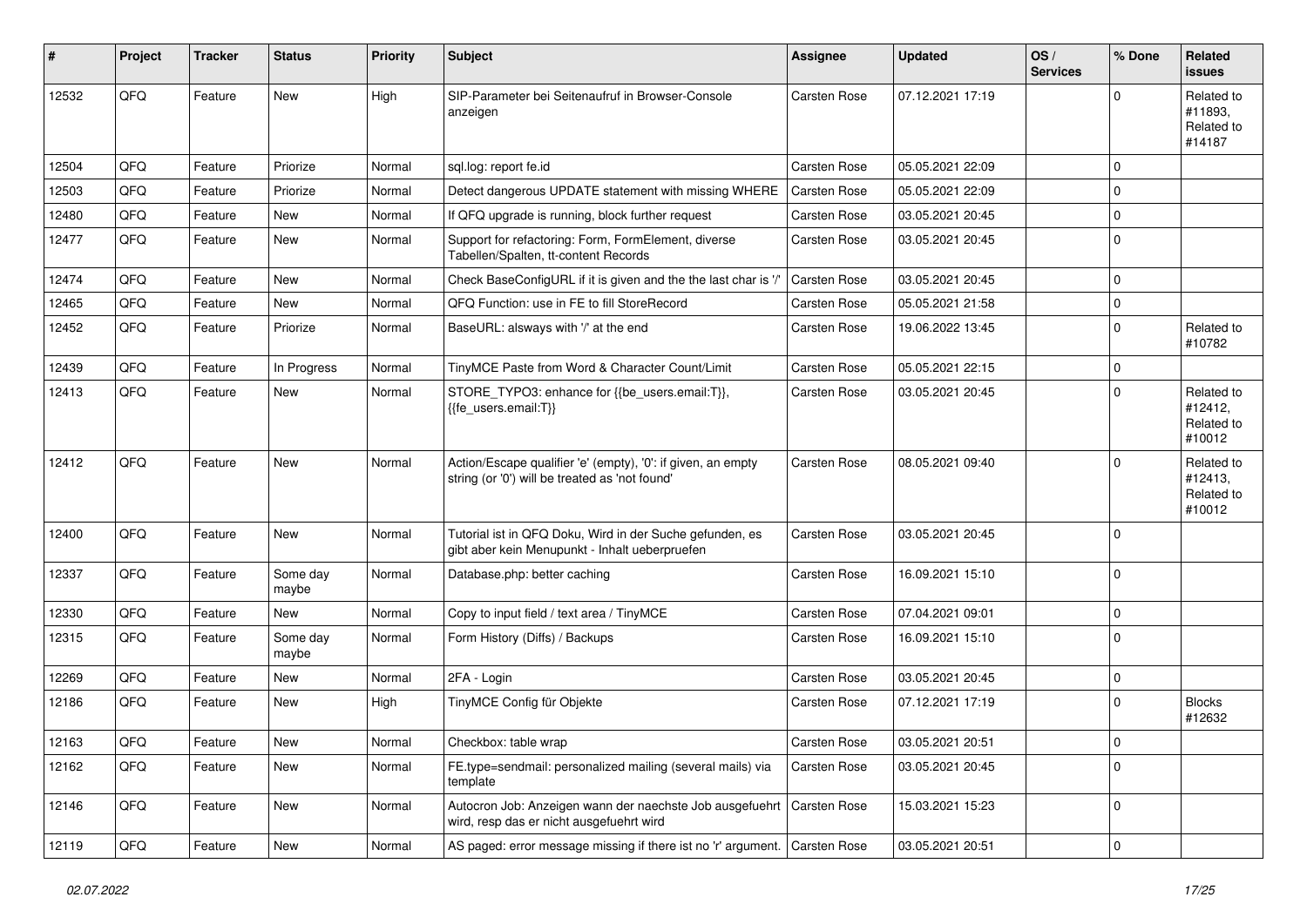| ∦     | Project | <b>Tracker</b> | <b>Status</b>     | <b>Priority</b> | Subject                                                                                              | <b>Assignee</b>                                        | <b>Updated</b>   | OS/<br><b>Services</b> | % Done      | Related<br>issues                             |                      |
|-------|---------|----------------|-------------------|-----------------|------------------------------------------------------------------------------------------------------|--------------------------------------------------------|------------------|------------------------|-------------|-----------------------------------------------|----------------------|
| 12109 | QFQ     | Feature        | New               | Normal          | Donwload Link: Plain, SIP, Persistent Link, Peristent SIP -<br>new notation                          | Carsten Rose                                           | 03.05.2021 20:45 |                        | $\mathbf 0$ | Related to<br>#12085                          |                      |
| 12024 | QFQ     | Feature        | <b>New</b>        | Normal          | Excel Export: text columns by default decode<br>htmlspeciachar()                                     | Carsten Rose                                           | 17.02.2021 23:55 |                        | $\mathbf 0$ | Related to<br>#12022                          |                      |
| 12023 | QFQ     | Feature        | New               | Normal          | MySQL Stored Precdure: QDECODESPECIALCHAR()                                                          | Carsten Rose                                           | 16.02.2021 11:16 |                        | $\mathbf 0$ | Related to<br>#12022                          |                      |
| 11980 | QFQ     | Feature        | In Progress       | Normal          | protected verzeichnis MUSS geschützt werden                                                          | Carsten Rose                                           | 07.09.2021 13:30 |                        | 0           |                                               |                      |
| 11955 | QFQ     | Feature        | <b>New</b>        | Normal          | subrecord: new title option to set <th> attributes - e.g. to<br/>customize tablesorter options.</th> | attributes - e.g. to<br>customize tablesorter options. | Carsten Rose     | 03.05.2021 20:47       |             | $\mathbf 0$                                   | Related to<br>#11775 |
| 11893 | QFQ     | Feature        | New               | High            | Broken SIP: a) only report one time, b) only report in main<br>column                                | Carsten Rose                                           | 12.05.2021 12:13 |                        | $\mathbf 0$ | Related to<br>#12532,<br>Related to<br>#14187 |                      |
| 11775 | QFQ     | Feature        | <b>New</b>        | Normal          | Subrecord Tooltip pro Feld                                                                           | Carsten Rose                                           | 18.12.2020 15:22 |                        | $\mathbf 0$ | Related to<br>#11955                          |                      |
| 11747 | QFQ     | Feature        | New               | Normal          | Maintenance Page with Redirect                                                                       | Carsten Rose                                           | 03.05.2021 20:47 |                        | $\mathbf 0$ | Related to<br>#11741                          |                      |
| 11702 | QFQ     | Feature        | New               | Normal          | HTML Special Char makes no sense for 'allbut' if '&' is<br>forbidden                                 | Carsten Rose                                           | 07.12.2021 16:35 |                        | $\Omega$    | Related to<br>#5112,<br>Related to<br>#14320  |                      |
| 11523 | QFQ     | Feature        | New               | Normal          | Mit dynamic Update erkennen, ob Upload gemacht wurde                                                 | Carsten Rose                                           | 13.11.2020 15:07 |                        | $\mathbf 0$ | Related to<br>#9533                           |                      |
| 11516 | QFQ     | Feature        | New               | Normal          | Multi Page Form (Previous/Next Buttons)                                                              | Carsten Rose                                           | 16.03.2021 17:52 |                        | 0           |                                               |                      |
| 11504 | QFQ     | Feature        | New               | Normal          | Dynamic Update: Button text update for 'Save',' Close' &<br>'Delete'                                 | Carsten Rose                                           | 12.11.2020 23:44 |                        | $\Omega$    |                                               |                      |
| 11460 | QFQ     | Feature        | New               | Normal          | Easier creation of changelog: gitchangelog                                                           | Carsten Rose                                           | 12.06.2021 10:20 |                        | $\mathbf 0$ | Related to<br>#13467                          |                      |
| 11323 | QFQ     | Feature        | Some day<br>maybe | Normal          | Report Frontend Editor Modal + Codemirror                                                            | Carsten Rose                                           | 16.09.2021 15:10 |                        | $\mathbf 0$ | Related to<br>#11036                          |                      |
| 11322 | QFQ     | Feature        | Some day<br>maybe | Normal          | Form Element JSON - (multiline parameter field)                                                      | Carsten Rose                                           | 16.09.2021 15:10 |                        | $\mathbf 0$ |                                               |                      |
| 11320 | QFQ     | Feature        | Priorize          | Normal          | Typo3 Version 10 support                                                                             | Carsten Rose                                           | 05.05.2021 22:09 |                        | 0           |                                               |                      |
| 11217 | QFQ     | Feature        | Some day<br>maybe | Normal          | <b>Extend Script Functionality</b>                                                                   | Carsten Rose                                           | 16.09.2021 15:10 |                        | 0           |                                               |                      |
| 11080 | QFQ     | Feature        | New               | Normal          | Send MQTT messages                                                                                   | Carsten Rose                                           | 29.08.2020 19:49 |                        | $\mathbf 0$ |                                               |                      |
| 11076 | QFQ     | Feature        | In Progress       | Normal          | SELECT  AS _websocket                                                                                | Carsten Rose                                           | 30.08.2020 17:49 |                        | $\mathbf 0$ |                                               |                      |
| 11036 | QFQ     | Feature        | Some day<br>maybe | Normal          | inline report editor permissions                                                                     | Carsten Rose                                           | 16.09.2021 15:09 |                        | $\mathbf 0$ | Related to<br>#11323                          |                      |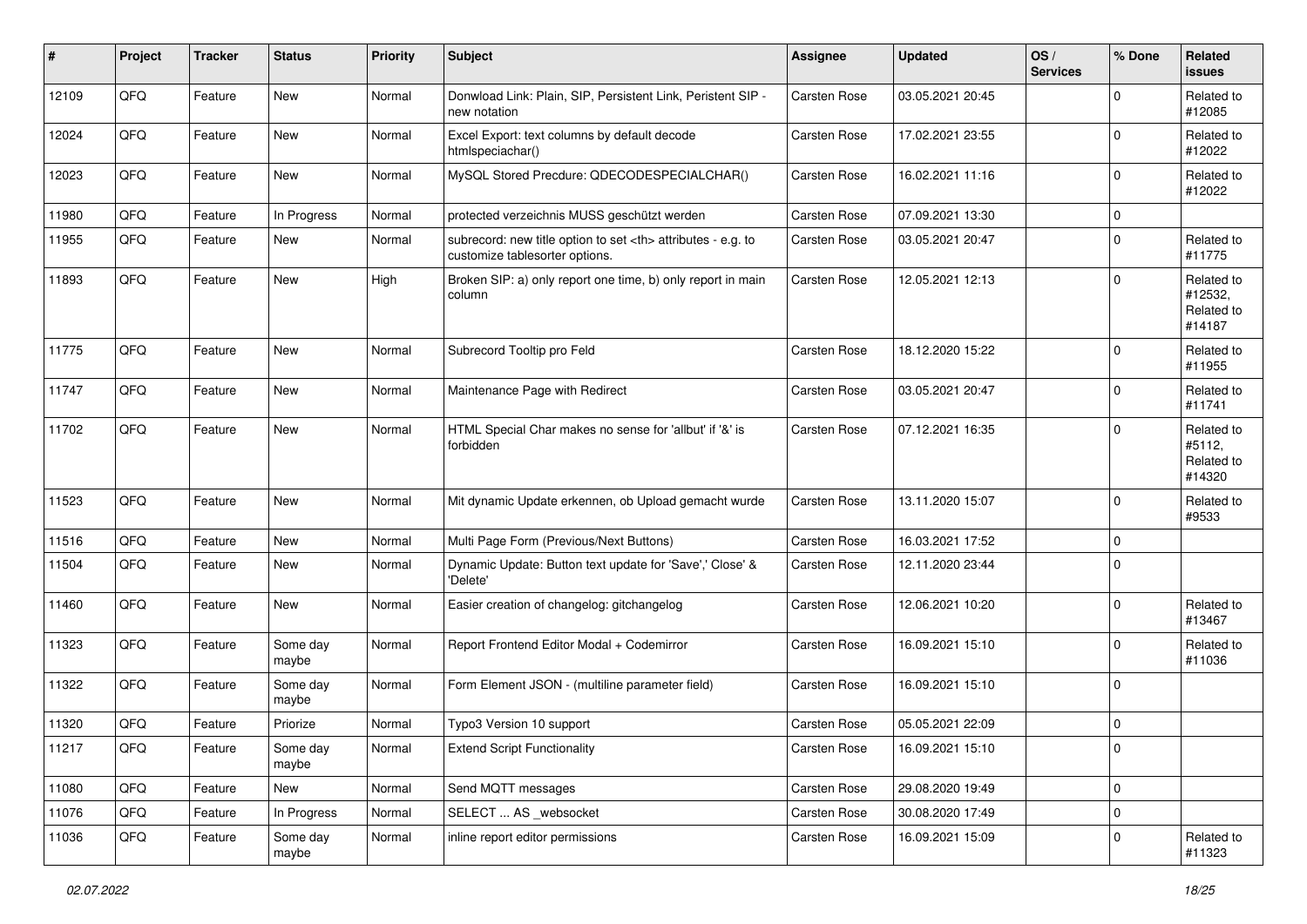| #     | Project | <b>Tracker</b> | <b>Status</b>     | <b>Priority</b> | <b>Subject</b>                                                                           | <b>Assignee</b> | <b>Updated</b>   | OS/<br><b>Services</b> | % Done      | Related<br>issues                                                      |
|-------|---------|----------------|-------------------|-----------------|------------------------------------------------------------------------------------------|-----------------|------------------|------------------------|-------------|------------------------------------------------------------------------|
| 10996 | QFQ     | Feature        | New               | Normal          | Download video via sip: no seek                                                          | Carsten Rose    | 12.08.2020 14:18 |                        | $\Omega$    |                                                                        |
| 10979 | QFQ     | Feature        | New               | Normal          | Ajax Calls an API - dataReport                                                           | Carsten Rose    | 11.05.2022 12:15 |                        | $\mathbf 0$ |                                                                        |
| 10976 | QFQ     | Feature        | New               | Normal          | Excel Export Verbesserungen                                                              | Carsten Rose    | 06.08.2020 10:56 |                        | $\Omega$    |                                                                        |
| 10819 | QFQ     | Feature        | New               | Normal          | Persistent SIP - second try                                                              | Carsten Rose    | 29.06.2020 23:02 |                        | $\mathbf 0$ | Related to<br>#6261                                                    |
| 10745 | QFQ     | Feature        | Some day<br>maybe | Normal          | <b>Tablesorter Excel Export</b>                                                          | Carsten Rose    | 16.09.2021 15:09 |                        | $\mathbf 0$ |                                                                        |
| 10716 | QFQ     | Feature        | Some day<br>maybe | Normal          | Business Logic mit Externen Skripten                                                     | Carsten Rose    | 16.09.2021 15:10 |                        | $\Omega$    | Related to<br>#10713,<br>Related to<br>#8217                           |
| 10714 | QFQ     | Feature        | <b>New</b>        | Normal          | multi Table Form                                                                         | Carsten Rose    | 16.03.2021 18:44 |                        | $\Omega$    |                                                                        |
| 10593 | QFQ     | Feature        | New               | Normal          | label2: text behind input element                                                        | Carsten Rose    | 16.05.2020 10:57 |                        | $\mathbf 0$ |                                                                        |
| 10443 | QFQ     | Feature        | In Progress       | Normal          | Konzept_api / _live                                                                      | Carsten Rose    | 07.05.2020 09:39 |                        | $\Omega$    |                                                                        |
| 10119 | QFQ     | Feature        | New               | Normal          | Dropdown (selectlist) & TypeAhead: format and catagorize<br>list                         | Carsten Rose    | 07.05.2020 09:36 |                        | $\mathbf 0$ |                                                                        |
| 10116 | QFQ     | Feature        | Some day<br>maybe | Normal          | TypeAhead: Tag - show inside 'input' element                                             | Carsten Rose    | 16.09.2021 15:09 |                        | 0           |                                                                        |
| 10095 | QFQ     | Feature        | Some day<br>maybe | Normal          | Generic Gitlab Integration into QFQ                                                      | Carsten Rose    | 16.09.2021 15:10 |                        | $\mathbf 0$ |                                                                        |
| 10080 | QFQ     | Feature        | New               | Normal          | Popup on 'save' / 'close': configure dialog (answer<br>yes/no/cancle/)                   | Carsten Rose    | 28.03.2021 20:52 |                        | $\Omega$    | Is duplicate<br>of #12262                                              |
| 10015 | QFQ     | Feature        | Priorize          | Normal          | Monospace in Textarea                                                                    | Carsten Rose    | 03.02.2020 13:40 |                        | $\mathbf 0$ |                                                                        |
| 10014 | QFQ     | Feature        | New               | Normal          | Manual.rst: describe behaviour and process order of<br>fillStoreVar, slaveId, sqlBefore, | Carsten Rose    | 01.02.2020 22:31 |                        | $\mathbf 0$ |                                                                        |
| 10013 | QFQ     | Feature        | Some day<br>maybe | Normal          | FE.typ=editor: CodeMirror                                                                | Carsten Rose    | 08.06.2022 10:37 |                        | $\Omega$    | Related to<br>#12611,<br>Related to<br>#12490,<br>Related to<br>#7732  |
| 10012 | QFQ     | Feature        | Priorize          | Normal          | redirectAllMailTo: {{beEmail:T}}                                                         | Carsten Rose    | 08.05.2021 09:54 |                        | $\Omega$    | Related to<br>#12412,<br>Related to<br>#12413,<br>Related to<br>#10011 |
| 10011 | QFQ     | Feature        | Priorize          | Normal          | Offer new STORE_TYPO3 Variable 'beUser', 'beEmail'                                       | Carsten Rose    | 08.05.2021 09:51 |                        | $\Omega$    | Related to<br>#10012,<br>Related to<br>#12511                          |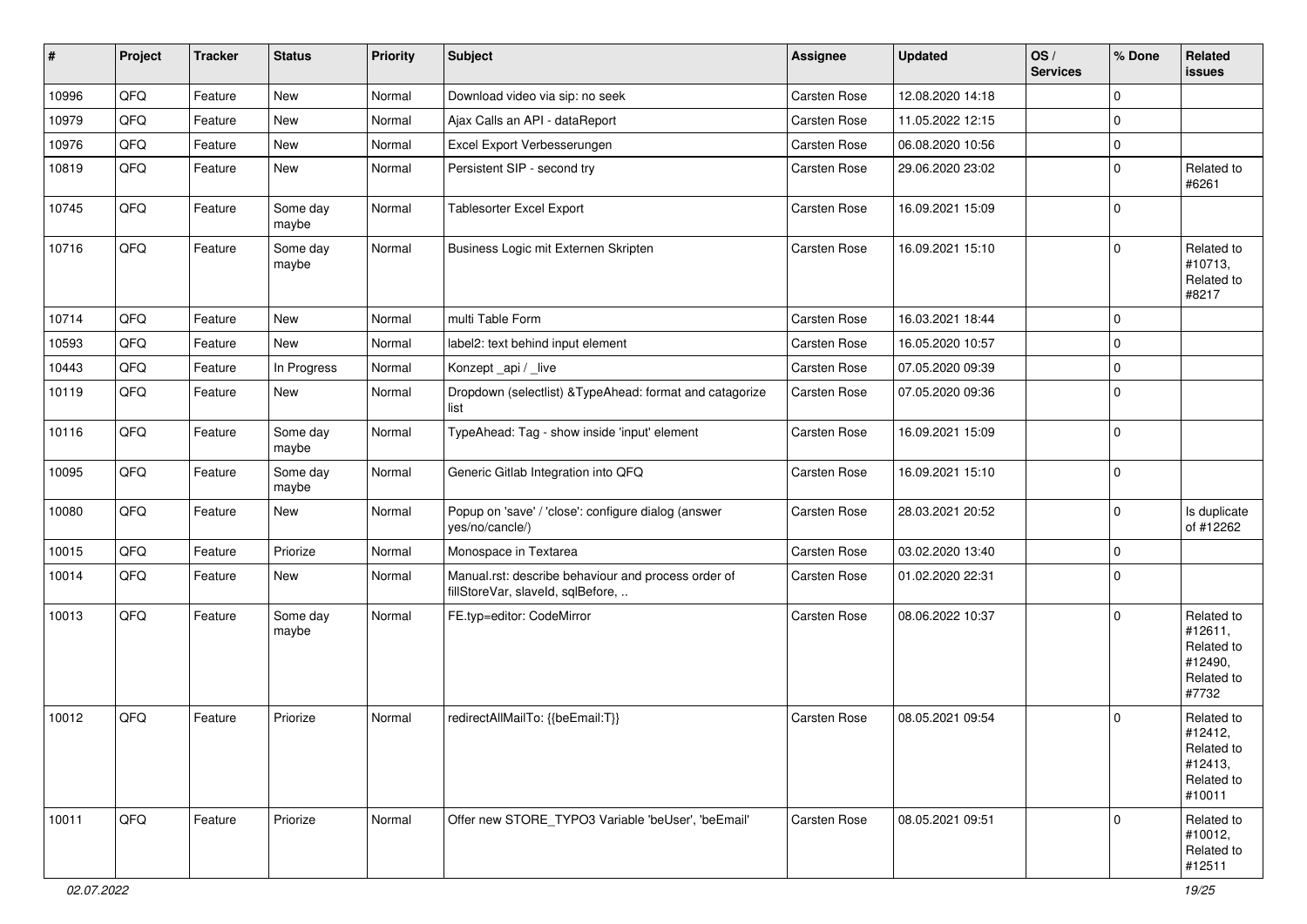| #     | Project | <b>Tracker</b> | <b>Status</b>     | <b>Priority</b> | <b>Subject</b>                                                                                                                        | <b>Assignee</b>     | <b>Updated</b>   | OS/<br><b>Services</b> | % Done      | Related<br>issues                                                    |
|-------|---------|----------------|-------------------|-----------------|---------------------------------------------------------------------------------------------------------------------------------------|---------------------|------------------|------------------------|-------------|----------------------------------------------------------------------|
| 10005 | QFQ     | Feature        | Priorize          | Normal          | Report / special column name:  AS calendar                                                                                            | Carsten Rose        | 03.06.2020 17:28 |                        | $\mathbf 0$ |                                                                      |
| 9983  | QFQ     | Feature        | New               | Normal          | Report Notation: new keyword 'range'                                                                                                  | Carsten Rose        | 01.02.2020 15:55 |                        | 0           |                                                                      |
| 9968  | QFQ     | Feature        | Priorize          | Normal          | Tooltip in Links for Developer                                                                                                        | Carsten Rose        | 01.02.2020 23:17 |                        | $\mathbf 0$ |                                                                      |
| 9928  | QFQ     | Feature        | Priorize          | Normal          | SpecialColumnName: a) Deprecated: ' AS "_+tag " ', b)<br>New: ' AS "_ <tag1><tag2>"</tag2></tag1>                                     | Carsten Rose        | 01.02.2020 23:17 |                        | $\mathbf 0$ | Related to<br>#9929                                                  |
| 9927  | QFQ     | Feature        | New               | Normal          | QFQ Update: a) Update nur machen wenn BE User<br>eingeloggt ist., b) Bei Fehler genaue Meldung welcher<br>Updateschritt Probleme hat. | Carsten Rose        | 22.01.2020 12:59 |                        | 0           |                                                                      |
| 9900  | QFQ     | Feature        | Priorize          | Normal          | Generic API Call: tt-content record >> JSON                                                                                           | Carsten Rose        | 01.02.2020 10:13 |                        | 0           |                                                                      |
| 9811  | QFQ     | Feature        | New               | Normal          | Report: tag every n'th row                                                                                                            | Carsten Rose        | 01.02.2020 23:22 |                        | 0           |                                                                      |
| 9781  | QFQ     | Feature        | New               | Normal          | Button: CSS class to make buttons smaller                                                                                             | Carsten Rose        | 01.02.2020 23:22 |                        | $\mathbf 0$ |                                                                      |
| 9777  | QFQ     | Feature        | <b>New</b>        | Normal          | Logging QFQ Variables                                                                                                                 | Carsten Rose        | 16.12.2019 17:17 |                        | $\mathbf 0$ |                                                                      |
| 9707  | QFQ     | Feature        | <b>New</b>        | Normal          | SIP security: encode pageld and check pageld on decode                                                                                | Carsten Rose        | 01.02.2020 23:22 |                        | $\Omega$    |                                                                      |
| 9706  | QFQ     | Feature        | New               | Normal          | Multi File Upload (hidden template group)                                                                                             | Carsten Rose        | 01.02.2020 23:22 |                        | $\mathbf 0$ | Related to<br>#7521,<br>Related to<br>#5562,<br>Related to<br>#13330 |
| 9704  | QFQ     | Feature        | Some day<br>maybe | Normal          | Thumbnails Generieren beim Splitten von PDF Files                                                                                     | <b>Carsten Rose</b> | 11.12.2019 16:01 |                        | 0           |                                                                      |
| 9668  | QFQ     | Feature        | Priorize          | Normal          | Form.mode: rename 'hidden' to 'hide'                                                                                                  | Carsten Rose        | 05.05.2021 22:14 |                        | 0           | Related to<br>#6437                                                  |
| 9602  | QFQ     | Feature        | <b>New</b>        | Normal          | Form definition as JSON                                                                                                               | Carsten Rose        | 01.02.2020 23:21 |                        | $\mathbf 0$ | Related to<br>#9600                                                  |
| 9579  | QFQ     | Feature        | Some day<br>maybe | Normal          | Multiform with Process Row                                                                                                            | Carsten Rose        | 11.12.2019 16:01 |                        | $\mathbf 0$ |                                                                      |
| 9537  | QFQ     | Feature        | New               | Normal          | FormEditor: Edit fieldset in FrontEnd                                                                                                 | Carsten Rose        | 01.02.2020 23:22 |                        | $\mathbf 0$ |                                                                      |
| 9394  | QFQ     | Feature        | Priorize          | Normal          | REST: allow for non numerical ids in get requests                                                                                     | Carsten Rose        | 05.05.2021 22:10 |                        | $\mathbf 0$ |                                                                      |
| 9352  | QFQ     | Feature        | New               | Normal          | FE 'Native' fire slaveld, sqlAfter, sqlIns                                                                                            | Carsten Rose        | 01.02.2020 23:22 |                        | $\mathbf 0$ |                                                                      |
| 9348  | QFQ     | Feature        | <b>New</b>        | Normal          | defaultThumbnailSize: pre render thumbnails                                                                                           | Carsten Rose        | 12.06.2021 09:05 |                        | $\mathbf 0$ |                                                                      |
| 9346  | QFQ     | Feature        | Priorize          | Normal          | beforeSave: check if an upload is given                                                                                               | Carsten Rose        | 11.06.2021 21:18 |                        | 0           |                                                                      |
| 9221  | QFQ     | Feature        | New               | Normal          | typeAhead: Zeichenlimite ausschalten                                                                                                  | Carsten Rose        | 29.06.2022 22:36 |                        | $\pmb{0}$   |                                                                      |
| 9208  | QFQ     | Feature        | New               | Normal          | Manage 'recent' records                                                                                                               | Carsten Rose        | 01.02.2020 23:22 |                        | 0           |                                                                      |
| 9136  | QFQ     | Feature        | New               | Normal          | Create ZIP files with dynamic PDFs                                                                                                    | Carsten Rose        | 01.02.2020 23:22 |                        | 0           |                                                                      |
| 9129  | QFQ     | Feature        | New               | Normal          | sqlValidate: Message as notification, not as error                                                                                    | Carsten Rose        | 01.02.2020 23:22 |                        | 0           | Related to<br>#9128                                                  |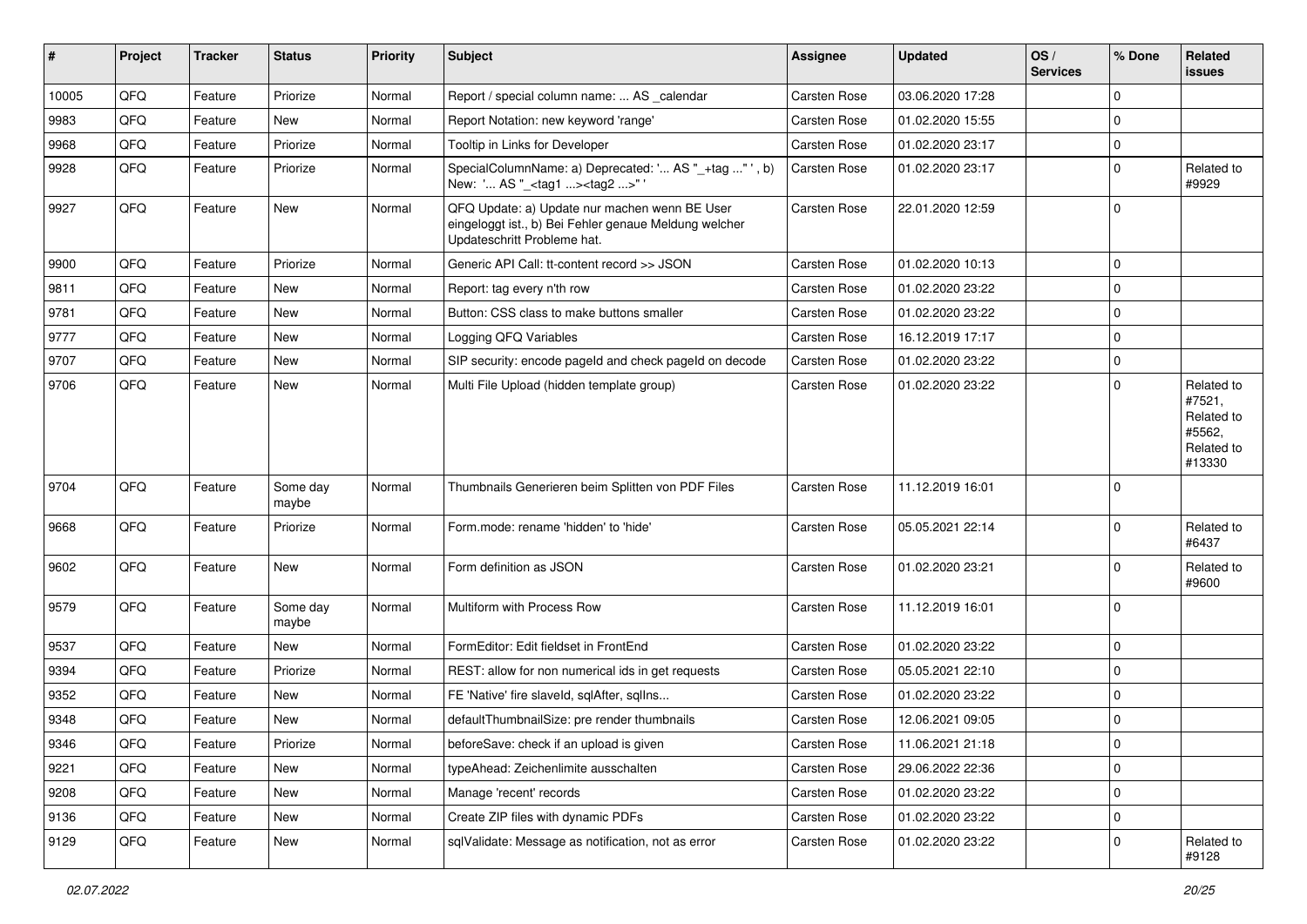| #    | Project | <b>Tracker</b> | <b>Status</b>     | <b>Priority</b> | <b>Subject</b>                                                                                         | <b>Assignee</b> | <b>Updated</b>   | OS/<br><b>Services</b> | % Done      | Related<br><b>issues</b>                        |
|------|---------|----------------|-------------------|-----------------|--------------------------------------------------------------------------------------------------------|-----------------|------------------|------------------------|-------------|-------------------------------------------------|
| 9128 | QFQ     | Feature        | <b>New</b>        | Normal          | Error Message: not replaced variables- a) replace back to<br>'{{', b) underline                        | Carsten Rose    | 01.02.2020 23:22 |                        | $\Omega$    | Related to<br>#9129                             |
| 8975 | QFQ     | Feature        | New               | Normal          | Report Notation: 2.0                                                                                   | Carsten Rose    | 01.02.2020 23:22 |                        | $\mathbf 0$ | Related to<br>#8963                             |
| 8963 | QFQ     | Feature        | Priorize          | Normal          | Setting values in a store: flexible way                                                                | Carsten Rose    | 05.05.2021 22:10 |                        | $\Omega$    | Related to<br>#8975                             |
| 8962 | QFQ     | Feature        | New               | High            | allow for form fields with identical names                                                             | Carsten Rose    | 03.05.2021 21:14 |                        | $\mathbf 0$ |                                                 |
| 8894 | QFQ     | Feature        | Some day<br>maybe | Normal          | Documentation Tags Usable in QFQ Application                                                           | Carsten Rose    | 11.12.2019 16:01 |                        | $\Omega$    |                                                 |
| 8892 | QFQ     | Feature        | Some day<br>maybe | Normal          | Display and Edit SQL Comments in Form Editor                                                           | Carsten Rose    | 11.12.2019 16:01 |                        | l 0         |                                                 |
| 8806 | QFQ     | Feature        | <b>New</b>        | Normal          | SQL Function nl2br                                                                                     | Carsten Rose    | 01.02.2020 23:22 |                        | $\mathbf 0$ |                                                 |
| 8719 | QFQ     | Feature        | New               | Normal          | extraButtonLock: add support for 0/1                                                                   | Carsten Rose    | 01.02.2020 23:22 |                        | $\mathbf 0$ |                                                 |
| 8702 | QFQ     | Feature        | New               | Normal          | Load Record which is locked: missing user info                                                         | Carsten Rose    | 11.12.2019 16:16 |                        | $\Omega$    | Related to<br>#9789                             |
| 8586 | QFQ     | Feature        | Some day<br>maybe | Normal          | QFQ: Enhance Error message for 'record not found'                                                      | Carsten Rose    | 16.09.2021 15:10 |                        | $\Omega$    |                                                 |
| 8585 | QFQ     | Feature        | Priorize          | Normal          | Enhance Error message for 'unknown form'                                                               | Carsten Rose    | 01.02.2020 10:13 |                        | $\mathbf 0$ |                                                 |
| 8584 | QFQ     | Feature        | Priorize          | Normal          | FE 'Action' - never assign to Container (except Template)<br>Group)                                    | Carsten Rose    | 01.02.2020 10:13 |                        | $\Omega$    |                                                 |
| 8520 | QFQ     | Feature        | Some day<br>maybe | Normal          | Bring QFQ to Composer                                                                                  | Carsten Rose    | 16.09.2021 15:10 |                        | l 0         |                                                 |
| 8336 | QFQ     | Feature        | <b>New</b>        | Normal          | Form > modified > Close New: a) Optional disable popup, b)<br>custom text, c) mode on save: close stay | Carsten Rose    | 01.02.2020 23:22 |                        | $\Omega$    | Related to<br>#8335                             |
| 8277 | QFQ     | Feature        | Priorize          | Normal          | fe.parameter.default=                                                                                  | Carsten Rose    | 01.02.2020 23:17 |                        | $\Omega$    | Related to<br>#8113                             |
| 8217 | QFQ     | Feature        | <b>New</b>        | Normal          | if-elseif-else construct                                                                               | Carsten Rose    | 16.03.2021 18:41 |                        | $\Omega$    | Related to<br>#10716                            |
| 8204 | QFQ     | Feature        | Priorize          | High            | Position 'required mark'                                                                               | Carsten Rose    | 16.06.2021 13:44 |                        | $\mathbf 0$ |                                                 |
| 8187 | QFQ     | Feature        | New               | Normal          | Subrecord: enable/hide new button - make new/edit/delete<br>customizeable.                             | Carsten Rose    | 06.03.2021 18:44 |                        | $\Omega$    | Related to<br>#11326                            |
| 8101 | QFQ     | Feature        | Some day<br>maybe | Normal          | Password hash: support further hashing methods                                                         | Carsten Rose    | 16.09.2021 15:10 |                        | l O         |                                                 |
| 8089 | QFQ     | Feature        | New               | Normal          | Copy/Paste for FormElements                                                                            | Carsten Rose    | 01.02.2020 23:22 |                        | $\Omega$    |                                                 |
| 8082 | QFQ     | Feature        | Priorize          | High            | Contact form without saving record                                                                     | Carsten Rose    | 07.12.2021 15:20 |                        | $\Omega$    | Related to<br>#8587,<br><b>Blocks</b><br>#11850 |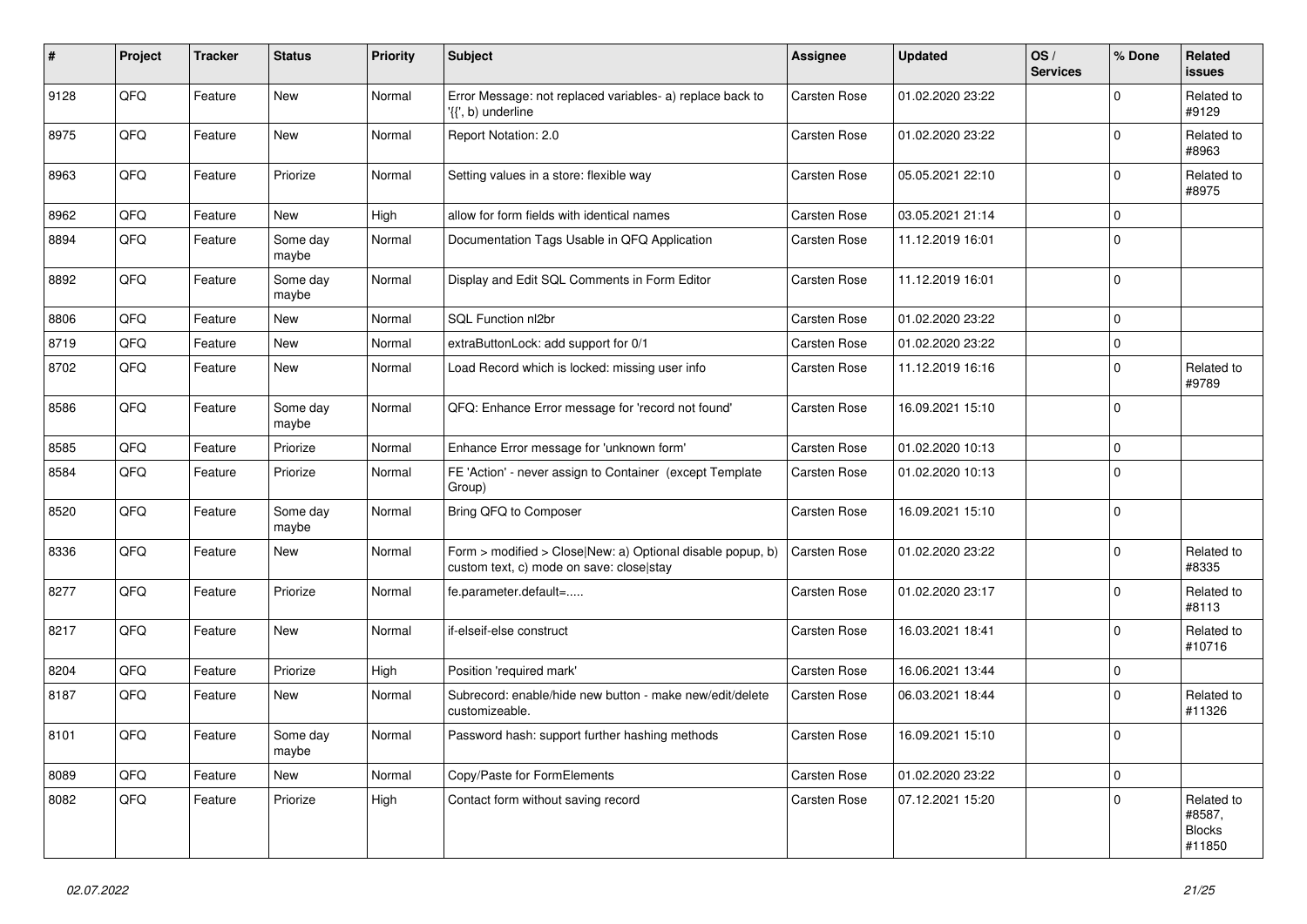| #    | Project | <b>Tracker</b> | <b>Status</b>     | <b>Priority</b> | Subject                                                                 | <b>Assignee</b> | <b>Updated</b>   | OS/<br><b>Services</b> | % Done       | Related<br>issues    |
|------|---------|----------------|-------------------|-----------------|-------------------------------------------------------------------------|-----------------|------------------|------------------------|--------------|----------------------|
| 8044 | QFQ     | Feature        | Priorize          | Normal          | Transaction: a) Form, b) Report                                         | Carsten Rose    | 05.05.2021 22:14 |                        | <sup>0</sup> | Related to<br>#8043  |
| 8034 | QFQ     | Feature        | Priorize          | Normal          | FormElement 'data': 22.22.2222 should not be accepted                   | Carsten Rose    | 01.02.2020 10:13 |                        | $\Omega$     |                      |
| 7924 | QFQ     | Feature        | New               | Normal          | Radio/Checkbox with Tooltip                                             | Carsten Rose    | 01.02.2020 23:22 |                        | $\Omega$     |                      |
| 7920 | QFQ     | Feature        | New               | Normal          | FE: Syntax Highlight, Zeinlenumbruch                                    | Carsten Rose    | 01.02.2020 10:03 |                        | 0            |                      |
| 7850 | QFQ     | Feature        | <b>New</b>        | High            | Upload records: non 'pathFileName' column                               | Carsten Rose    | 03.05.2021 21:14 |                        | 0            |                      |
| 7812 | QFQ     | Feature        | New               | Normal          | FE 'Subrecord' - new option 'subrecordShowFilter',<br>'subrecordPaging' | Carsten Rose    | 01.02.2020 23:22 |                        | $\mathbf 0$  |                      |
| 7683 | QFQ     | Feature        | New               | Normal          | Special column names in '{{ SELECT  AS _link }}' should<br>be detected  | Carsten Rose    | 01.02.2020 23:21 |                        | 0            |                      |
| 7681 | QFQ     | Feature        | New               | Normal          | Optional switch off 'check for modified record'                         | Carsten Rose    | 01.02.2020 23:21 |                        | $\Omega$     |                      |
| 7660 | QFQ     | Feature        | New               | Normal          | IMAP: import mails to DB, move / delete mails                           | Carsten Rose    | 01.02.2020 09:52 |                        | 0            |                      |
| 7630 | QFQ     | Feature        | Priorize          | Normal          | detailed error message for simple upload                                | Carsten Rose    | 01.02.2020 10:13 |                        | 0            |                      |
| 7522 | QFQ     | Feature        | Priorize          | Normal          | Inserting default index.html to folder (Avoid Apache<br>Indexing)       | Carsten Rose    | 01.02.2020 10:13 |                        | $\Omega$     |                      |
| 7521 | QFQ     | Feature        | New               | Normal          | TemplateGroup: fe.type=upload                                           | Carsten Rose    | 01.02.2020 23:21 |                        | $\Omega$     | Related to<br>#9706  |
| 7520 | QFQ     | Feature        | New               | Normal          | QR Code:  AS _qr ( AS _link)                                            | Carsten Rose    | 01.02.2020 23:22 |                        | $\Omega$     |                      |
| 7519 | QFQ     | Feature        | <b>New</b>        | Normal          | Select: Multi                                                           | Carsten Rose    | 01.02.2020 23:22 |                        | $\mathbf 0$  |                      |
| 7481 | QFQ     | Feature        | <b>New</b>        | Normal          | Detect 'BaseUrl' automatically                                          | Carsten Rose    | 01.02.2020 23:21 |                        | 0            |                      |
| 7480 | QFQ     | Feature        | New               | Normal          | Record History (Undo / Redo)                                            | Carsten Rose    | 11.12.2019 16:16 |                        | 0            | Related to<br>#2361  |
| 7453 | QFQ     | Feature        | Some day<br>maybe | Normal          | import / export forms QFQ                                               | Carsten Rose    | 16.09.2021 15:10 |                        | $\mathbf 0$  |                      |
| 7452 | QFQ     | Feature        | Some day<br>maybe | Normal          | automate deployment new QFQ version                                     | Carsten Rose    | 16.09.2021 15:10 |                        | $\mathbf 0$  |                      |
| 7342 | QFQ     | Feature        | New               | Normal          | add content $=$ hide this                                               | Carsten Rose    | 01.02.2020 23:21 |                        | 0            |                      |
| 7336 | QFQ     | Feature        | Some day<br>maybe | Normal          | PDF Upload: disallow PDFs with specific Meta information                | Carsten Rose    | 11.12.2019 16:01 |                        | $\Omega$     |                      |
| 7290 | QFQ     | Feature        | Priorize          | Normal          | FormEditor: title as textarea if LEN(title)>60                          | Carsten Rose    | 01.02.2020 10:13 |                        | $\Omega$     | Blocked by<br>#7682  |
| 7280 | QFQ     | Feature        | New               | Normal          | recently used table                                                     | Carsten Rose    | 01.02.2020 23:21 |                        | 0            |                      |
| 7239 | QFQ     | Feature        | New               | Normal          | TinyMCE: html tag whitelist                                             | Carsten Rose    | 01.02.2020 23:21 |                        | $\mathbf 0$  | Related to<br>#14320 |
| 7217 | QFQ     | Feature        | Priorize          | Normal          | Download: notice User if ` sip=?` is missing                            | Carsten Rose    | 01.02.2020 10:13 |                        | 0            |                      |
| 7175 | QFQ     | Feature        | New               | Normal          | Upload: md5 hash as filename                                            | Carsten Rose    | 01.02.2020 23:21 |                        | $\mathbf 0$  |                      |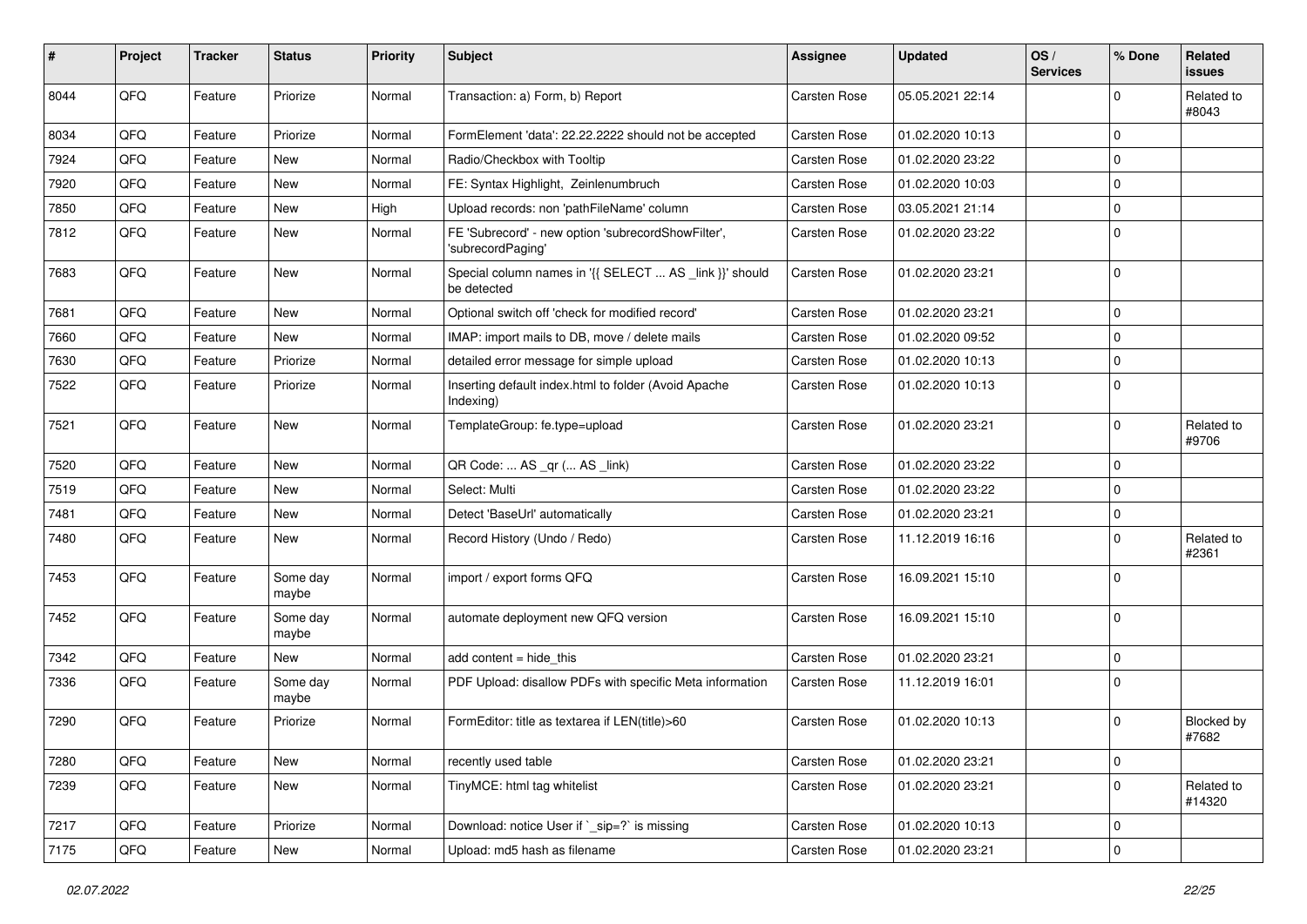| #    | Project | <b>Tracker</b> | <b>Status</b>     | <b>Priority</b> | <b>Subject</b>                                                                                                             | <b>Assignee</b> | <b>Updated</b>   | OS/<br><b>Services</b> | % Done         | Related<br><b>issues</b>                    |
|------|---------|----------------|-------------------|-----------------|----------------------------------------------------------------------------------------------------------------------------|-----------------|------------------|------------------------|----------------|---------------------------------------------|
| 7119 | QFQ     | Feature        | <b>New</b>        | Normal          | Upload: scaleDownWidth, scaleDownHeight                                                                                    | Carsten Rose    | 01.02.2020 23:21 |                        | $\Omega$       |                                             |
| 7109 | QFQ     | Feature        | <b>New</b>        | Normal          | Dynamic Updates: row/element hide                                                                                          | Carsten Rose    | 01.02.2020 23:22 |                        | 0              | Has<br>duplicate<br>#4081                   |
| 7107 | QFQ     | Feature        | Some day<br>maybe | Normal          | Showcase Registration Tool: Anmeldung / Administration :<br>Liste Anmeldungen / Emaileinaldung                             | Carsten Rose    | 11.12.2019 16:01 |                        | $\Omega$       |                                             |
| 7102 | QFQ     | Feature        | New               | Normal          | Comment sign in report: '#' and '--'                                                                                       | Carsten Rose    | 01.02.2020 23:21 |                        | 0              |                                             |
| 7099 | QFQ     | Feature        | New               | Normal          | Redesign FormEditor                                                                                                        | Carsten Rose    | 01.02.2020 23:21 |                        | $\Omega$       |                                             |
| 6998 | QFQ     | Feature        | Priorize          | Normal          | Form: with debug=on show column information as tooltip of<br>column label                                                  | Carsten Rose    | 01.02.2020 10:13 |                        | $\Omega$       |                                             |
| 6855 | QFQ     | Feature        | New               | Normal          | With {{feUser:U}}!={{feUser:T}}: Save / Delete: only possible<br>with {{feUserSave:U}}='yes' and '{{feUserDelete:U}}='yes' | Carsten Rose    | 01.02.2020 23:21 |                        | $\mathbf 0$    |                                             |
| 6765 | QFQ     | Feature        | <b>New</b>        | Normal          | Moeglichkeit via QFQ eigene Logs zu schreiben                                                                              | Carsten Rose    | 01.02.2020 23:21 |                        | 0              |                                             |
| 6723 | QFQ     | Feature        | <b>New</b>        | Normal          | Report QFQ Installation and Version                                                                                        | Carsten Rose    | 12.06.2021 09:07 |                        | 0              |                                             |
| 6715 | QFQ     | Feature        | Some day<br>maybe | Normal          | Code-Refactoring: dbArray vereinheitlichen                                                                                 | Carsten Rose    | 11.12.2019 16:02 |                        | $\mathbf 0$    |                                             |
| 6602 | QFQ     | Feature        | <b>New</b>        | Normal          | Formlet: in Report auf Mausklick ein mini-form oeffnen                                                                     | Carsten Rose    | 11.12.2019 16:16 |                        | 0              |                                             |
| 6594 | QFQ     | Feature        | New               | Normal          | Excel: on download, check if there is a valid sip                                                                          | Carsten Rose    | 01.02.2020 23:21 |                        | $\Omega$       |                                             |
| 6437 | QFQ     | Feature        | New               | Normal          | Neuer Mode Button bei FormElementen                                                                                        | Carsten Rose    | 01.02.2020 23:21 |                        | $\Omega$       | Related to<br>#9668,<br>Blocked by<br>#9678 |
| 6292 | QFQ     | Feature        | <b>New</b>        | Normal          | Download: File speichern mit Hash aber original Filename in<br>der Datenbank vermerken fuer Downloads                      | Carsten Rose    | 01.02.2020 23:21 |                        | $\Omega$       |                                             |
| 6289 | QFQ     | Feature        | <b>New</b>        | Normal          | Form: Log                                                                                                                  | Carsten Rose    | 01.02.2020 23:21 |                        | 0              |                                             |
| 6261 | QFQ     | Feature        | New               | Normal          | Persistent SIP                                                                                                             | Carsten Rose    | 12.06.2021 09:07 |                        | $\Omega$       | Related to<br>#10819                        |
| 6250 | QFQ     | Feature        | In Progress       | Normal          | Enhance layout: a) Subrecord, b) Subrecord-Title                                                                           | Carsten Rose    | 01.02.2020 23:22 |                        | 0              | Related to<br>#5391                         |
| 5983 | QFQ     | Feature        | Some day<br>maybe | Normal          | Form Submit (save & update): normalize date/-time FE                                                                       | Carsten Rose    | 01.02.2020 23:19 |                        | 0              |                                             |
| 5942 | QFQ     | Feature        | Priorize          | Normal          | 'L' and 'type': append to links, generate via '_link' by using<br>'u:' .                                                   | Carsten Rose    | 01.02.2020 10:13 |                        | $\overline{0}$ |                                             |
| 5894 | QFQ     | Feature        | Feedback          | Normal          | Typeahead in Report: show/hide rows dynamically                                                                            | Carsten Rose    | 18.02.2022 08:50 |                        | $\Omega$       | Related to<br>#5893,<br>Related to<br>#5885 |
| 5852 | QFQ     | Feature        | Some day<br>maybe | Normal          | Logging: mail.log / sql.log - im FE anzeigen und via AJAX<br>aktualisieren                                                 | Carsten Rose    | 01.02.2020 23:19 |                        | 0              | Related to<br>#5885                         |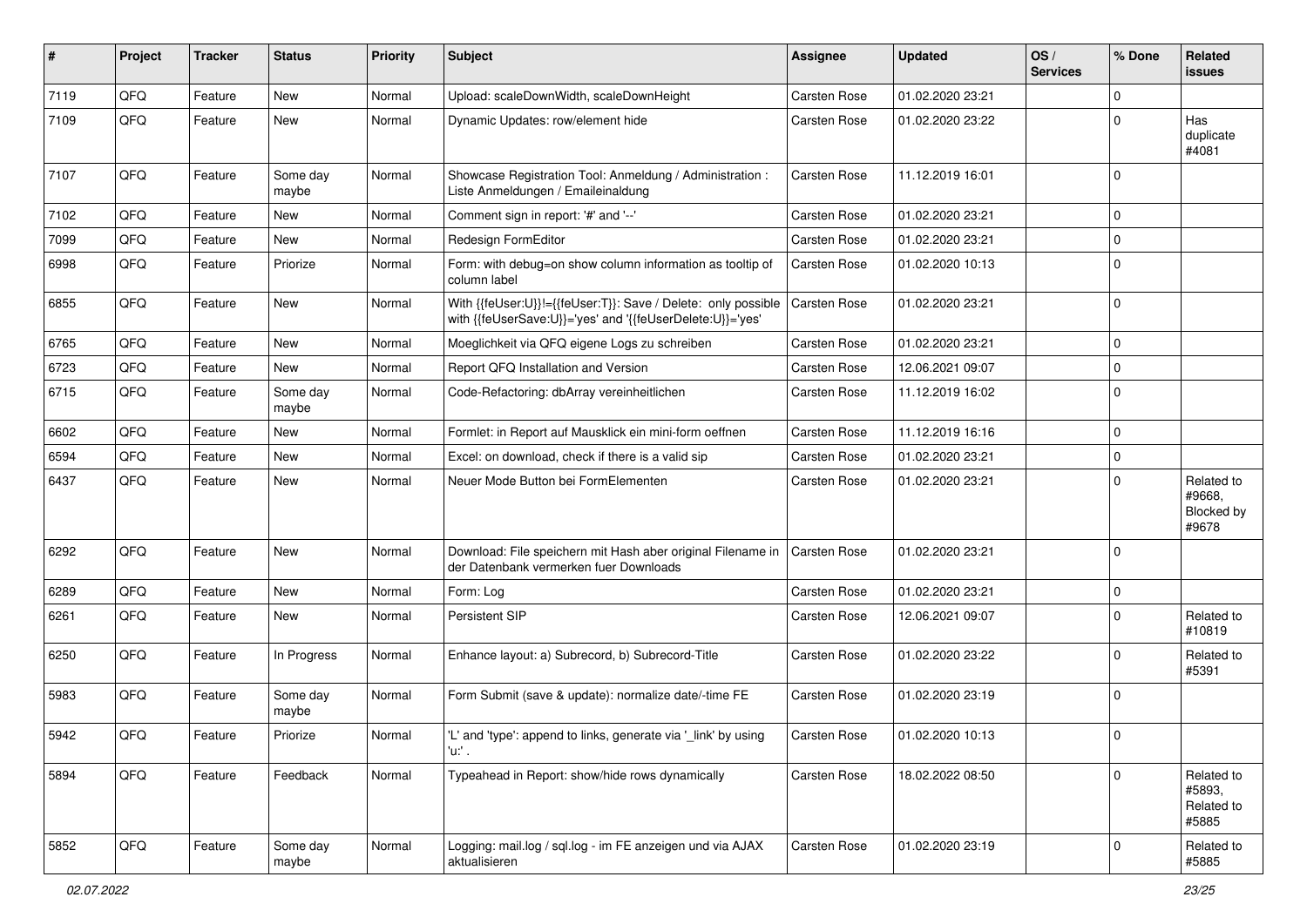| $\vert$ # | <b>Project</b> | <b>Tracker</b> | <b>Status</b>     | <b>Priority</b> | <b>Subject</b>                                                                                     | Assignee     | <b>Updated</b>   | OS/<br><b>Services</b> | % Done      | Related<br><b>issues</b>                    |
|-----------|----------------|----------------|-------------------|-----------------|----------------------------------------------------------------------------------------------------|--------------|------------------|------------------------|-------------|---------------------------------------------|
| 5782      | QFQ            | Feature        | <b>New</b>        | Normal          | NextCloud API                                                                                      | Carsten Rose | 01.02.2020 10:02 |                        | $\mathbf 0$ |                                             |
| 5715      | QFQ            | Feature        | <b>New</b>        | High            | PDF Caching                                                                                        | Carsten Rose | 03.05.2021 21:14 |                        | $\mathbf 0$ | Related to<br>#5851,<br>Related to<br>#6357 |
| 5695      | QFQ            | Feature        | In Progress       | Normal          | Multiform                                                                                          | Carsten Rose | 02.01.2021 18:38 |                        | $\mathbf 0$ |                                             |
| 5665      | QFQ            | Feature        | Some day<br>maybe | Normal          | Versuch das '{{!' nicht mehr noetig ist.                                                           | Carsten Rose | 01.02.2020 23:20 |                        | $\mathbf 0$ | Related to<br>#7432,<br>Related to<br>#7434 |
| 5579      | QFQ            | Feature        | Some day<br>maybe | Normal          | Enhance Doc / Presentation: variable type 'link column type'                                       | Carsten Rose | 01.02.2020 23:19 |                        | $\mathbf 0$ |                                             |
| 5548      | QFQ            | Feature        | Some day<br>maybe | Normal          | 801 Textfiles/Scriptfiles als Thumbnail                                                            | Carsten Rose | 07.03.2022 16:26 |                        | $\Omega$    |                                             |
| 5480      | QFQ            | Feature        | Some day<br>maybe | Normal          | QFQ: Dokumentation mit Screenshots versehen                                                        | Carsten Rose | 01.02.2020 23:20 |                        | $\mathbf 0$ | Related to<br>#9879                         |
| 5428      | QFQ            | Feature        | Some day<br>maybe | Normal          | secure thumbnail: late render on access.                                                           | Carsten Rose | 01.02.2020 23:20 |                        | $\mathbf 0$ |                                             |
| 5345      | QFQ            | Feature        | <b>New</b>        | Normal          | Report: UPDATE / INSERT / DELETE statements should<br>trigger subgueries, depending on the result. | Carsten Rose | 27.05.2020 16:11 |                        | $\Omega$    |                                             |
| 5132      | QFQ            | Feature        | Some day<br>maybe | Normal          | Error Message sendmail missing attachment: more details                                            | Carsten Rose | 01.02.2020 23:19 |                        | $\Omega$    |                                             |
| 5131      | QFQ            | Feature        | <b>New</b>        | Normal          | Activate Spin Gear ('wait/busy' indicator) via LINK attribute                                      | Carsten Rose | 01.02.2020 23:21 |                        | $\mathbf 0$ |                                             |
| 4956      | QFQ            | Feature        | Some day<br>maybe | Normal          | Sendmail: Benutzerdefinierte Headers                                                               | Carsten Rose | 11.12.2019 16:02 |                        | $\Omega$    |                                             |
| 4872      | QFG            | Feature        | Some day<br>maybe | Normal          | Fields of Typo3 page available in STORE_TYPO3                                                      | Carsten Rose | 01.02.2020 23:19 |                        | $\mathbf 0$ |                                             |
| 4869      | QFQ            | Feature        | Some day<br>maybe | Normal          | Dynamic Update (show, hide, readonly?, required?) for<br><b>Template Group Elements</b>            | Carsten Rose | 01.02.2020 23:19 |                        | $\Omega$    | Related to<br>#4865                         |
| 4839      | QFQ            | Feature        | Some day<br>maybe | Normal          | gfg-handle in <head> Abschnitt</head>                                                              | Carsten Rose | 11.12.2019 16:02 |                        | $\mathbf 0$ |                                             |
| 4757      | QFQ            | Feature        | Some day<br>maybe | Normal          | Test subrecord: download links ok? Links ok?                                                       | Carsten Rose | 01.02.2020 23:20 |                        | $\mathbf 0$ |                                             |
| 4652      | QFQ            | Feature        | Some day<br>maybe | Normal          | UZH CD: Weiterleitung auf benutzerdefinierte 403/404 Seite                                         | Carsten Rose | 01.02.2020 23:20 |                        | $\Omega$    |                                             |
| 4650      | QFQ            | Feature        | Some day<br>maybe | Normal          | Convert html to doc/rtf                                                                            | Carsten Rose | 01.02.2020 23:20 |                        | $\mathbf 0$ | Related to<br>#10704                        |
| 4606      | QFQ            | Feature        | Some day<br>maybe | Normal          | link: qualifier to render bootstrap button                                                         | Carsten Rose | 01.02.2020 23:19 |                        | $\mathbf 0$ |                                             |